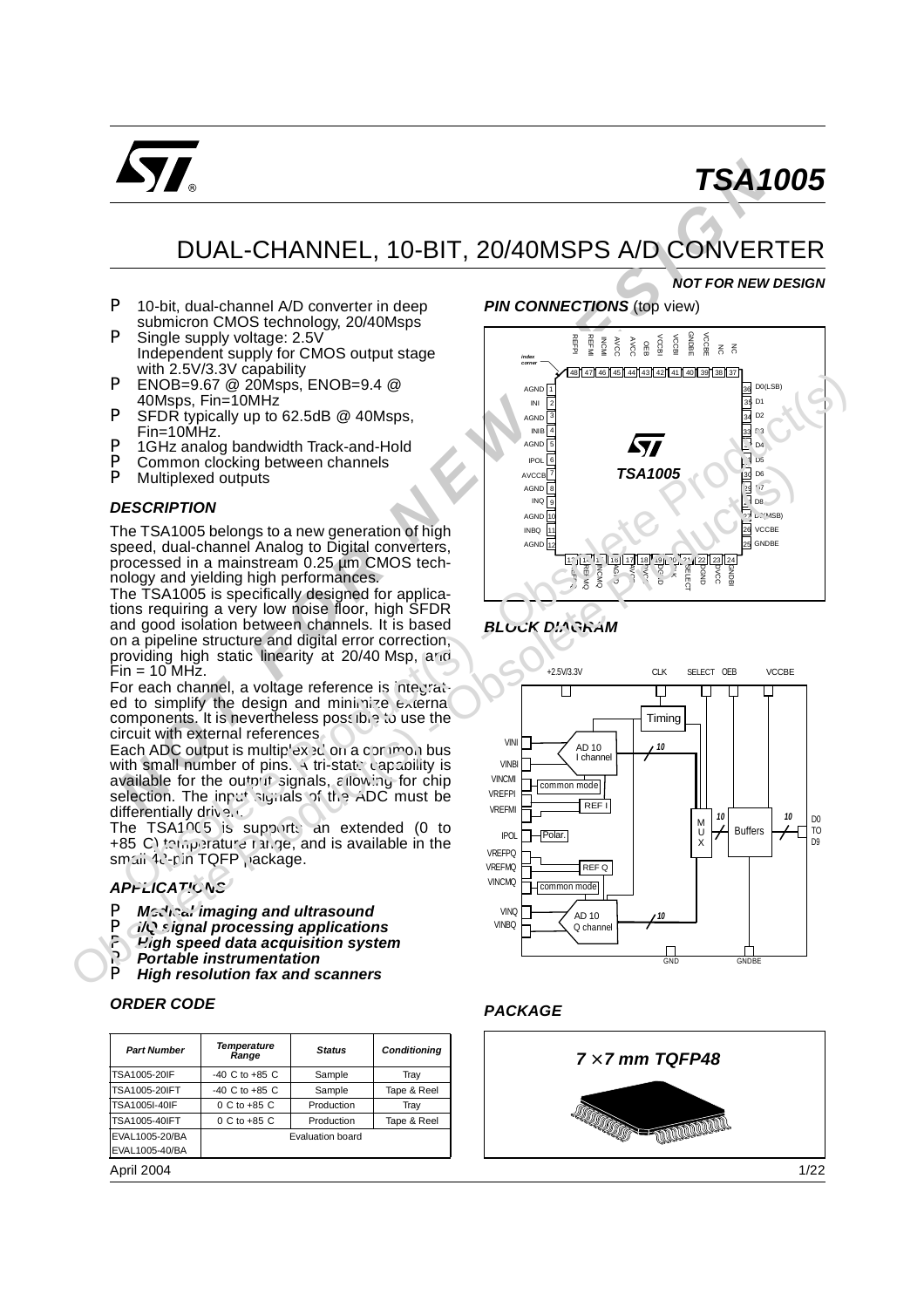## *ABSOLUTE MAXIMUM RATINGS*

| Symbol       | <b>Parameter</b>                         | <b>Values</b>   | Unit |
|--------------|------------------------------------------|-----------------|------|
| <b>AVCC</b>  | Analog Supply voltage (1)                | $0$ to $3.3$    | V    |
| <b>DVCC</b>  | Digital Supply voltage 1)                | $0$ to $3.3$    | V    |
| <b>VCCBE</b> | Digital buffer Supply voltage 1)         | $0$ to $3.6$    | V    |
| <b>VCCBI</b> | Digital buffer Supply voltage 1)         | $0$ to $3.3$    | V    |
| <b>IDout</b> | Digital output current                   | $-100$ to $100$ | mA   |
| Tstg         | Storage temperature                      | $+150$          | C    |
| <b>ESD</b>   | HBM: Human Body Model <sup>(2)</sup>     | 2               | kV   |
|              | CDM: Charged Device Model <sup>(3)</sup> | 1.5             |      |
| Latch-up     | Class <sup>(4)</sup>                     | Α               |      |

## *OPERATING CONDITIONS*

| Symbol                         | <b>Parameter</b>                                                                                                                                                                                                                                                     |          |                           |        |                 | <b>Values</b>  |      | Unit   |  |
|--------------------------------|----------------------------------------------------------------------------------------------------------------------------------------------------------------------------------------------------------------------------------------------------------------------|----------|---------------------------|--------|-----------------|----------------|------|--------|--|
| <b>AVCC</b>                    | Analog Supply voltage (1)                                                                                                                                                                                                                                            |          |                           |        |                 | 0 to 3.3       |      | $\vee$ |  |
| <b>DVCC</b>                    | Digital Supply voltage 1)                                                                                                                                                                                                                                            |          |                           |        |                 | $0$ to $3.3$   |      | V      |  |
| <b>VCCBE</b>                   | Digital buffer Supply voltage 1)                                                                                                                                                                                                                                     |          |                           |        |                 | 0 to 3.6       |      | V      |  |
| <b>VCCBI</b>                   | Digital buffer Supply voltage 1)                                                                                                                                                                                                                                     |          |                           |        | 0 to 3.3        |                |      |        |  |
| <b>IDout</b>                   | Digital output current                                                                                                                                                                                                                                               |          |                           |        | $-100$ to $100$ |                |      |        |  |
| Tstg                           | Storage temperature                                                                                                                                                                                                                                                  |          |                           | $+150$ |                 | C              |      |        |  |
|                                | HBM: Human Body Model <sup>(2)</sup>                                                                                                                                                                                                                                 |          |                           |        |                 | $\overline{2}$ |      |        |  |
| <b>ESD</b>                     | CDM: Charged Device Model <sup>(3)</sup>                                                                                                                                                                                                                             |          |                           |        |                 | 1.5            |      | kV     |  |
| Latch-up                       | Class <sup>(4)</sup>                                                                                                                                                                                                                                                 |          |                           |        |                 | A              |      |        |  |
| 3<br>4                         | 2 ElectroStatic Discharge pulse (ESD pulse) simulating a human body discharge of 100 pF through 1.5 kΩ<br>Discharge to Ground of a device that has been previously charged.<br>Corporate ST Microelectronics procedure number 0018695<br><b>OPERATING CONDITIONS</b> |          |                           |        |                 |                |      |        |  |
| Symbol                         | <b>Parameter</b>                                                                                                                                                                                                                                                     |          | TSA1005-20 <sup>(1)</sup> |        |                 | 7SA1005-40     |      |        |  |
|                                |                                                                                                                                                                                                                                                                      | Min.     | Typ.                      | Mix.   | Min.            | Typ.           | Max. | Unit   |  |
| <b>AVCC</b>                    | Analog Supply voltage                                                                                                                                                                                                                                                | 2.25     | 2.5                       | 2.7    | 2.25            | 2.5            | 2.7  | $\vee$ |  |
| <b>DVCC</b>                    | Digital Supply voltage                                                                                                                                                                                                                                               | 2.25     | 2.5                       | 2.7    | 2.25            | 2.5            | 2.7  | $\vee$ |  |
| <b>VCCBE</b>                   | External Digital buffer Supply voltage                                                                                                                                                                                                                               | 2.25     | $\overline{\mathcal{L}5}$ | 3.5    | 2.25            | 2.5            | 3.5  | V      |  |
| <b>VCCBI</b>                   | Internal Digital buffer Supply voltage                                                                                                                                                                                                                               | 2.25     | 2.5                       | 2.7    | 2.25            | 2.5            | 2.7  | $\vee$ |  |
| <b>VREFPI</b><br><b>VREFPQ</b> | Forced top voltage reference                                                                                                                                                                                                                                         | 0.94     |                           | 1.4    | 0.94            |                | 1.4  | V      |  |
| <b>VREFMI</b><br><b>VREFMQ</b> | Forced bottom reference volvage                                                                                                                                                                                                                                      | $\Omega$ |                           | 0.4    | 0               |                | 0.4  | V      |  |
| <b>INCMI</b><br><b>INCMQ</b>   | Forced input co.nr.ion mode voltage                                                                                                                                                                                                                                  | 0.2      |                           | 1      | 0.2             |                | 1    | V      |  |
|                                | $\sigma$<br>Obsoleter                                                                                                                                                                                                                                                |          |                           |        |                 |                |      |        |  |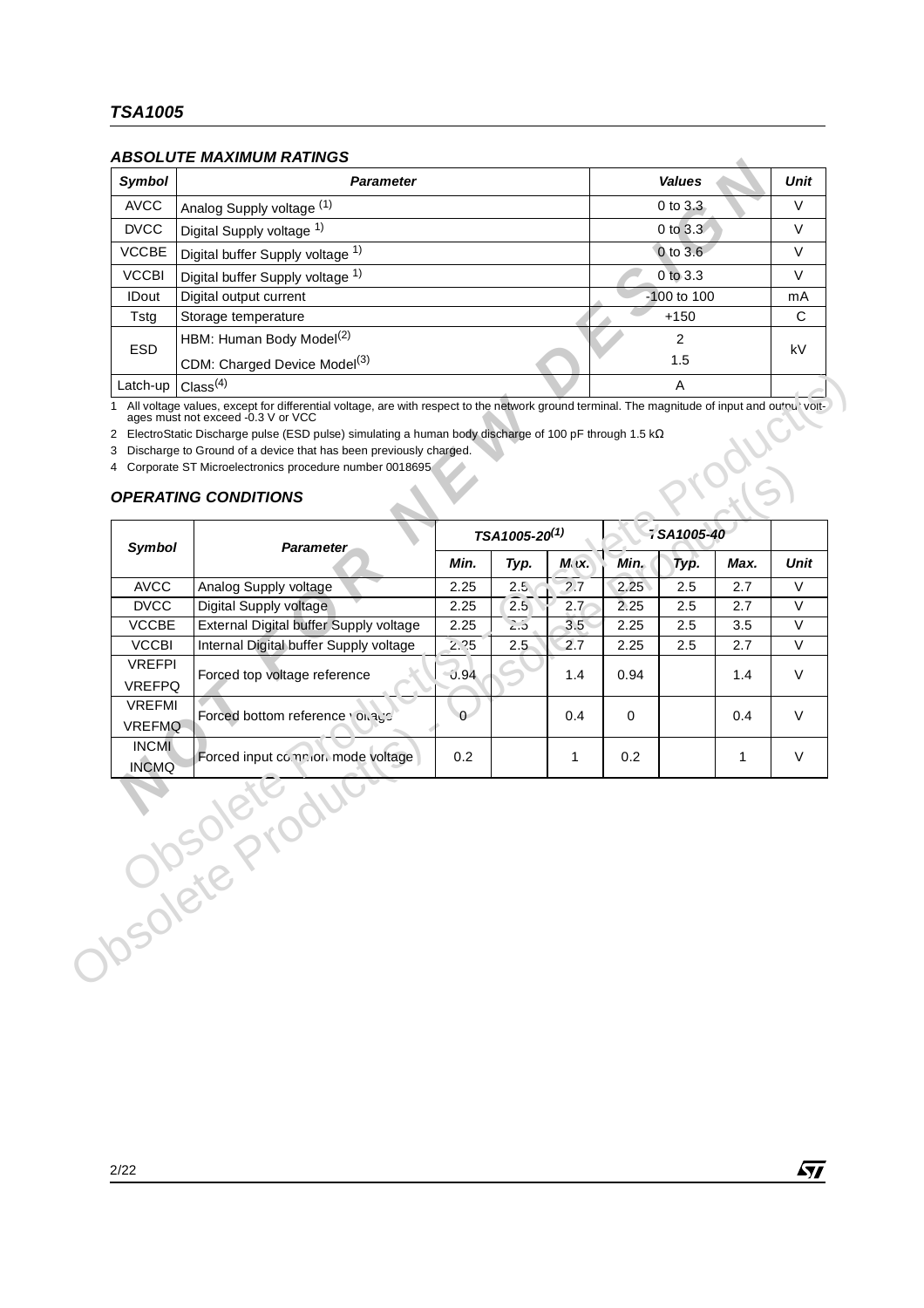#### **PIN CONNECTIONS** (top view)



#### *PIN DESCRIPTION*

 $\sqrt{27}$ 

|                                |                                | $\overline{7}$<br>AVCCB<br>8<br><b>AGND</b><br>INQ<br>9<br>10<br><b>AGND</b><br><b>INBQ</b><br>11<br>AGND $12$ | <b>MREFMQ</b><br>DWONI5<br>$\frac{1}{\sqrt{6}}$<br>300V<br>$\frac{13}{2}$ | <b>TSA1005</b><br>30 <sub>N</sub><br>$\frac{19}{9}$ | $\frac{20}{7}$<br><b>ASELECT</b><br>dhodis | 30<br>D <sub>6</sub><br>29<br>D7<br>28 D8<br>D9(MSB)<br>27<br><b>VCCBE</b><br>26<br>25<br><b>GNDBE</b><br>30 <sub>0</sub><br>$rac{24}{20}$ | 3 Productl                          |
|--------------------------------|--------------------------------|----------------------------------------------------------------------------------------------------------------|---------------------------------------------------------------------------|-----------------------------------------------------|--------------------------------------------|--------------------------------------------------------------------------------------------------------------------------------------------|-------------------------------------|
| Pin No                         | <b>PIN DESCRIPTION</b><br>Name | <b>Description</b>                                                                                             | Observation                                                               | Pin No                                              | Name                                       | Description                                                                                                                                | Observation                         |
|                                |                                |                                                                                                                |                                                                           |                                                     |                                            |                                                                                                                                            |                                     |
| $\mathbf{1}$<br>$\overline{2}$ | <b>AGND</b><br>INI             | Analog ground                                                                                                  | 0V                                                                        | 2.5<br>26                                           | <b>GNDBE</b><br><b>VCCBE</b>               | Digital buffer ground                                                                                                                      | 0V<br>2.5V/3.3V                     |
| 3                              | <b>AGND</b>                    | I channel analog input<br>Analog ground                                                                        | 0V                                                                        | 27                                                  | D9(MSB)                                    | Digital Buffer power supply<br>Most Significant Bit output                                                                                 | CMOS output (2.5V/3.3V)             |
| $\overline{4}$                 | <b>INBI</b>                    | I channel inverted analog input                                                                                |                                                                           | 28                                                  | D <sub>8</sub>                             | Digital output                                                                                                                             | CMOS output (2.5V/3.3V)             |
| 5                              | <b>AGND</b>                    | Analog ground                                                                                                  | $\sqrt{2}$                                                                | 29                                                  | D7                                         | Digital output                                                                                                                             | CMOS output (2.5V/3.3V)             |
| 6                              | <b>IPOL</b>                    | Analog bias current in the                                                                                     |                                                                           | 30                                                  | D <sub>6</sub>                             | Digital output                                                                                                                             | CMOS output (2.5V/3.3V)             |
| 7 <sub>1</sub>                 | <b>AVCC</b>                    | Analog power suppi                                                                                             | 2.5V                                                                      | 31                                                  | D <sub>5</sub>                             | Digital output                                                                                                                             | CMOS output (2.5V/3.3V)             |
| 8                              | <b>AGND</b>                    | Analog grour a                                                                                                 | $\vee$                                                                    | 32                                                  | D <sub>4</sub>                             | Digital output                                                                                                                             | CMOS output (2.5V/3.3V)             |
| 9                              | <b>INQ</b>                     | Q channel malby input                                                                                          |                                                                           | 33                                                  | D <sub>3</sub>                             | Digital output                                                                                                                             | CMOS output (2.5V/3.3V)             |
| 10                             | <b>AGND</b>                    | An. Ic. ar Jund                                                                                                | 0V                                                                        | 34                                                  | D <sub>2</sub>                             | Digital output                                                                                                                             | CMOS output (2.5V/3.3V)             |
| 11                             | $\overline{\text{INBC}}$       | Q hannel inverted analog input                                                                                 |                                                                           | 35                                                  | D <sub>1</sub>                             | Digital output                                                                                                                             | CMOS output (2.5V/3.3V)             |
| 12                             | <b>ACND</b>                    | Analog ground                                                                                                  | 0V                                                                        | 36                                                  | DO(LSB)                                    | Least Significant Bit output                                                                                                               | CMOS output (2.5V/3.3V)             |
| 3                              | <b>FET PQ</b>                  | Q channel top reference voltage                                                                                |                                                                           | 37                                                  | <b>NC</b>                                  | Non connected                                                                                                                              |                                     |
| $1 -$                          | <b>REFMQ</b>                   | Q channel bottom reference<br>voltage                                                                          | 0V                                                                        | 38                                                  | <b>NC</b>                                  | Non connected                                                                                                                              |                                     |
| 15                             | <b>INCMQ</b>                   | Q channel input common mode                                                                                    |                                                                           | 39                                                  | <b>VCCBE</b>                               | Digital Buffer power supply                                                                                                                | 2.5V/3.3V - See Application<br>Note |
| 16                             | <b>AGND</b>                    | Analog ground                                                                                                  | 0V                                                                        | 40                                                  | <b>GNDBE</b>                               | Digital buffer ground                                                                                                                      | 0V                                  |
| 17                             | <b>AVCC</b>                    | Analog power supply                                                                                            | 2.5V                                                                      | 41                                                  | <b>VCCBI</b>                               | Digital Buffer power supply                                                                                                                | 2.5V                                |
| 18                             | <b>DVCC</b><br><b>DGND</b>     | Digital power supply                                                                                           | 2.5V<br>0V                                                                | 42                                                  | <b>VCCBI</b>                               | <b>Digital Power Supply</b>                                                                                                                | 2.5V                                |
| 19                             |                                | Digital ground                                                                                                 |                                                                           | 43                                                  | OEB                                        | Output Enable input                                                                                                                        | 2.5V/3.3V CMOS input                |
| 20<br>21                       | <b>CLK</b><br><b>SELECT</b>    | Clock input<br>Channel selection                                                                               | 2.5V CMOS input<br>2.5V CMOS input                                        | 44<br>45                                            | <b>AVCC</b><br><b>AVCC</b>                 | Analog power supply                                                                                                                        | 2.5V<br>2.5V                        |
| 22                             | <b>DGND</b>                    | Digital ground                                                                                                 | 0V                                                                        | 46                                                  | <b>INCMI</b>                               | Analog power supply<br>I channel input common mode                                                                                         |                                     |
| 23                             | <b>DVCC</b>                    | Digital power supply                                                                                           | 2.5V                                                                      | 47                                                  | <b>REFMI</b>                               | I channel bottom reference voltage                                                                                                         | 0V                                  |
| 24                             | <b>GNDBI</b>                   | Digital buffer ground                                                                                          | 0V                                                                        | 48                                                  | <b>REFPI</b>                               | I channel top reference voltage                                                                                                            |                                     |
|                                |                                |                                                                                                                |                                                                           |                                                     |                                            |                                                                                                                                            |                                     |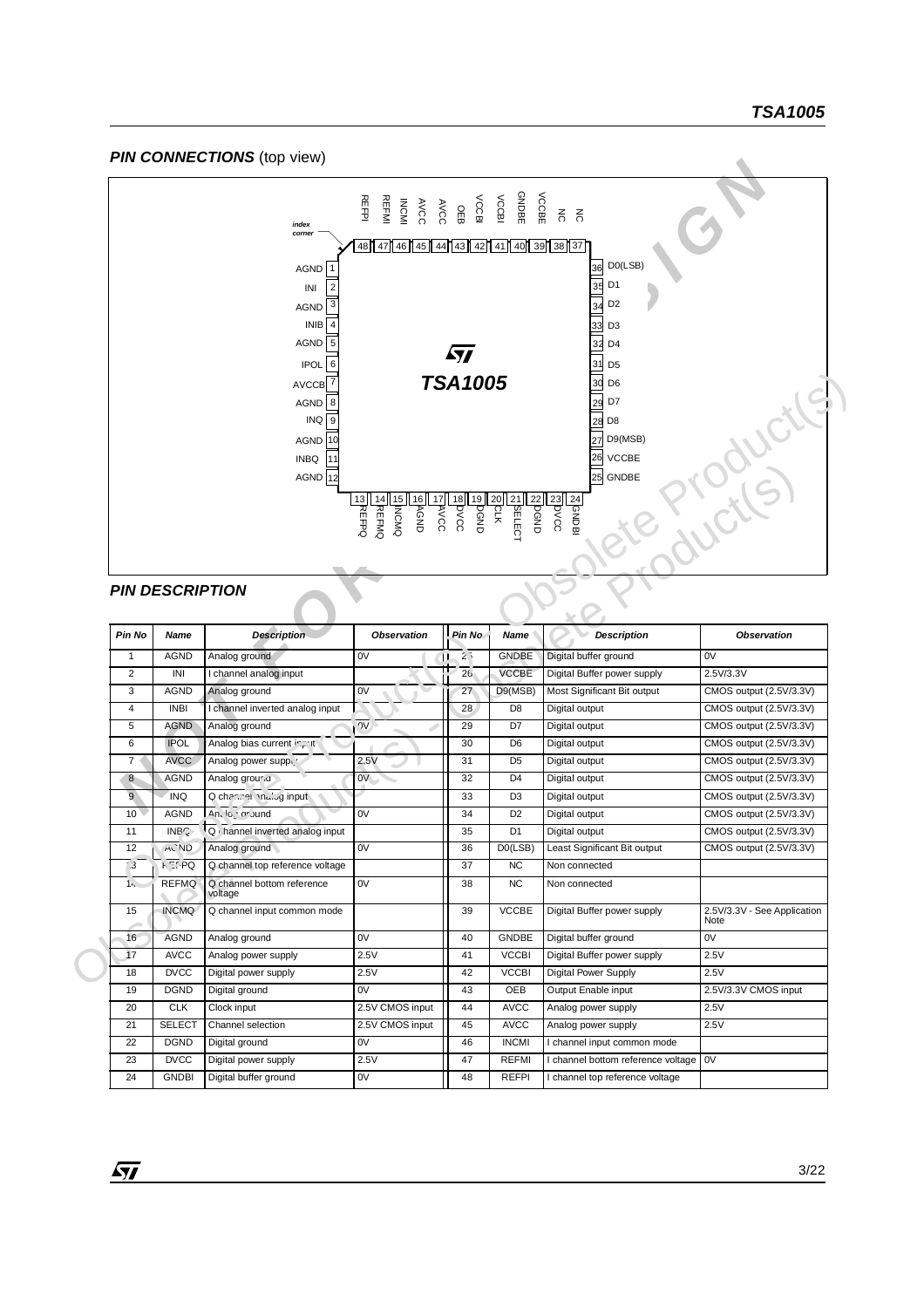## *TSA1005*

## *ELECTRICAL CHARACTERISTICS*

#### *TIMING CHARACTERISTICS*

|                       |                                                                         |       | TSA1005-20 <sup>(1)</sup> |      |      | TSA1005-40 |        |             |
|-----------------------|-------------------------------------------------------------------------|-------|---------------------------|------|------|------------|--------|-------------|
| Symbol                | Parameter.                                                              | Min.  | Typ.                      | Max. | Min. | Typ.       | Max.   | <b>Unit</b> |
| <b>FS</b>             | <b>Sampling Frequency</b>                                               | 0.5   |                           | 20   | 0.5  |            | 40     | <b>MHz</b>  |
| <b>DC</b>             | Clock Duty Cycle                                                        |       | 50                        |      | 45   | 50         | 55     | %           |
| TC <sub>1</sub>       | Clock pulse width (high)                                                |       | 25                        |      |      | 12.5       |        | r s         |
| TC <sub>2</sub>       | Clock pulse width (low)                                                 |       | 25                        |      |      | 12.5       |        | 1.5         |
| Tod                   | Data Output Delay (Clock edge to Data<br>Valid) - 10pF load capacitance |       | 5                         |      |      | 5          |        | ns          |
| Tpd I                 | Data Pipeline delay for I channel                                       |       | $\overline{7}$            |      |      |            |        | cycles      |
| Tpd Q                 | Data Pipeline delay for Q channel                                       |       | 7.5                       |      |      | 7.5        |        | cycles      |
| Ton                   | Falling edge of OEB to digital output<br>valid data                     |       | 1                         |      |      |            |        | ns          |
| <b>Toff</b>           | Rising edge of OEB to digital output<br>tri-state                       |       | 1                         |      |      | 1          |        | ns          |
| 1 Preliminary data.   |                                                                         |       |                           |      |      |            |        |             |
| <b>TIMING DIAGRAM</b> |                                                                         |       |                           |      |      |            |        |             |
|                       | Simultaneous sampling<br>on I/Q channels<br>$N+4$<br>NGC                | $N+5$ | $N+6$                     |      |      | $N+12$     | $N+13$ |             |

#### *TIMING DIAGRAM*

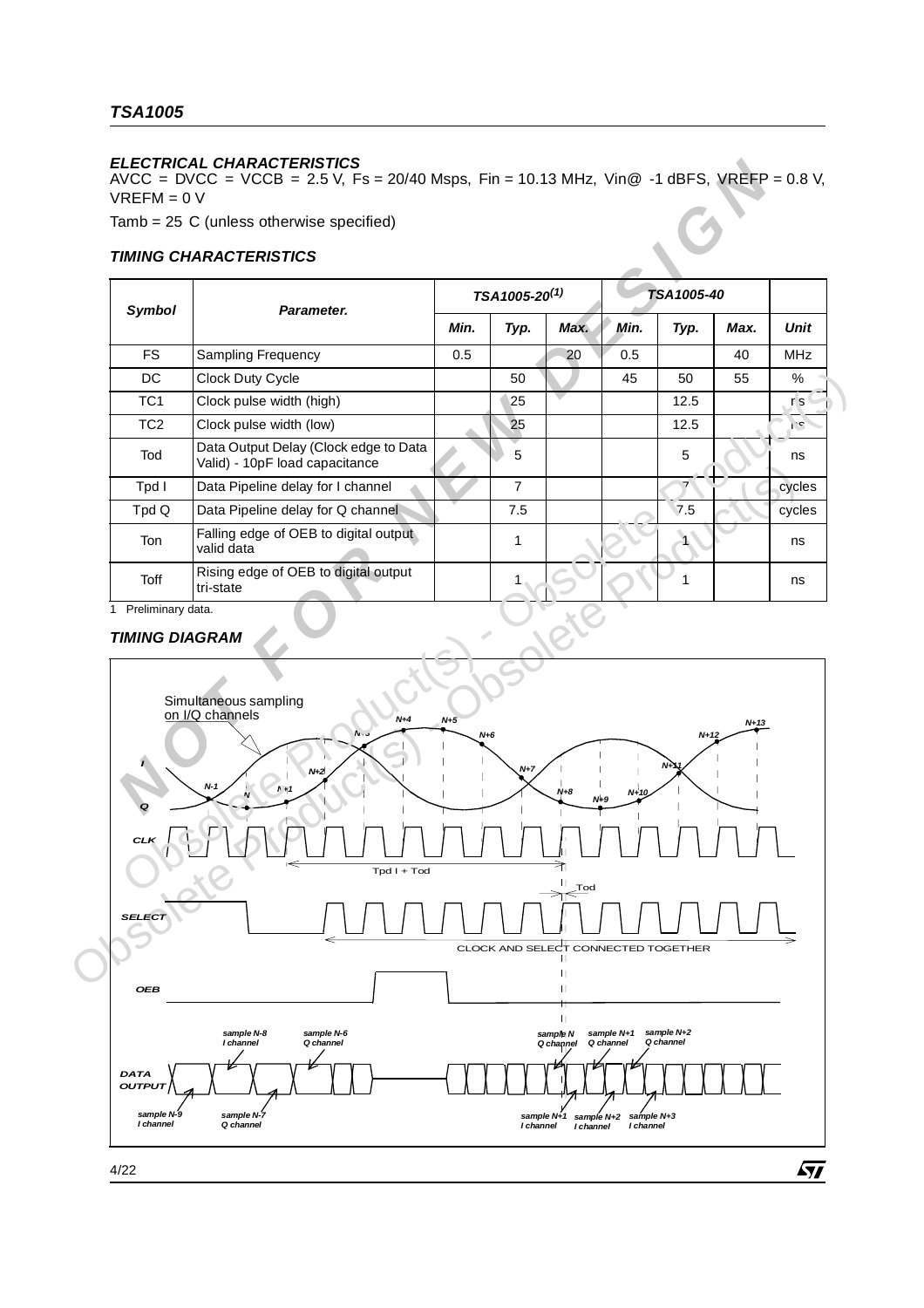## *CONDITIONS*

 $AVCC = DVCC = VCCB = 2.5V$ ,  $Fs = 20/40Msps$ ,  $Fin = 2MHz$ ,  $Vi@ -1dBFS$ ,  $VREFM=0V$ Tamb = 25 C (unless otherwise specified)

#### *ANALOG INPUTS*

| Symbol     | <b>Parameter</b>                      |      | TSA1005-20 <sup>(1)</sup> |      |      | TSA1005-40 |      |            |  |
|------------|---------------------------------------|------|---------------------------|------|------|------------|------|------------|--|
|            |                                       | Min. | Typ.                      | Max. | Min. | Typ.       | Max. | Unit       |  |
| VIN-VINB   | Full scale reference voltage          | 1.1  | 2.0                       | 2.8  | 1.1  | 2.0        | 2.8  | Vpp        |  |
| Cin.       | Input capacitance                     |      | 7.0                       |      |      |            |      | pF         |  |
| Reg        | Equivalent input resistor             |      | 3.3                       |      |      | 1.6        |      | KΩ         |  |
| <b>BW</b>  | Analog Input Bandwidth                |      |                           |      |      |            |      | <b>MHz</b> |  |
|            | Vin Full scale, Fs max                |      | 1000                      |      |      | 1000       |      |            |  |
| <b>ERB</b> | <b>Effective Resolution Bandwidth</b> |      | 70                        |      |      | 70         |      | M dz       |  |

## *DIGITAL INPUTS AND OUTPUTS*

|                                |                                                  |                   | TSA1005-20 <sup>(1)</sup> |      |                       | TSA1005-40     |                       |                |
|--------------------------------|--------------------------------------------------|-------------------|---------------------------|------|-----------------------|----------------|-----------------------|----------------|
| Symbol                         | <b>Parameter</b>                                 | Min.              | Typ.                      | Max. | Min.                  | Typ.           | Max.                  | Unit           |
| VIN-VINB                       | Full scale reference voltage                     | 1.1               | 2.0                       | 2.8  | 1.1                   | 2.0            | 2.8                   | Vpp            |
| Cin                            | Input capacitance                                |                   | 7.0                       |      |                       | 7              |                       | pF             |
| Req                            | Equivalent input resistor                        |                   | 3.3                       |      |                       | 1.6            |                       | ΚΩ             |
| <b>BW</b>                      | Analog Input Bandwidth<br>Vin Full scale, Fs max |                   | 1000                      |      |                       | 1000           |                       | <b>MHz</b>     |
| <b>ERB</b>                     | <b>Effective Resolution Bandwidth</b>            |                   | 70                        |      |                       | 70             |                       | M <sub>1</sub> |
| Symbol                         | <b>Parameter</b>                                 |                   | <b>Test conditions</b>    |      | Min                   | J/f            | Max                   | Unit           |
|                                | <b>Clock and Select inputs</b>                   |                   |                           |      |                       |                |                       |                |
| VIL                            | Logic "0" voltage                                |                   |                           |      |                       | $\overline{0}$ | 0.8                   | V              |
| <b>VIH</b>                     | Logic "1" voltage                                |                   |                           |      | 2.0 <sub>2</sub>      | 2.5            |                       | V              |
| <b>OEB</b> input               |                                                  |                   |                           |      |                       |                |                       |                |
| <b>VIL</b>                     | Logic "0" voltage                                |                   |                           |      |                       | $\mathbf 0$    | 0.25x<br><b>VCCBE</b> | V              |
| VIH                            | Logic "1" voltage                                |                   |                           |      | 0.75x<br><b>VCCBE</b> | <b>VCCBE</b>   |                       | V              |
| <b>Digital Outputs</b>         |                                                  |                   |                           |      |                       |                |                       |                |
| <b>VOL</b>                     | Logic "0" voltage                                | $ c =10\mu A$     |                           |      |                       | $\mathbf 0$    | 0.1 x<br>VCCBE        | V              |
| VOH                            | Logic "1" voltage                                | $I$ oh=10 $\mu$ A |                           |      | 0.9x<br>VCCBE         | <b>VCCBE</b>   |                       | V              |
| <b>IOZ</b>                     | High Impedar ce leakage current OEB set to VIH   |                   |                           |      | $-1.67$               | 0              | 1.67                  | μA             |
| $C_{L}$                        | Outpu' Load Capacitance                          |                   |                           |      |                       |                | 15                    | pF             |
|                                | <b>REFERENCE VOLTAGE</b>                         |                   |                           |      |                       |                |                       |                |
| Symbol                         | Parameter                                        |                   | TSA1005-20 <sup>(1)</sup> |      |                       | TSA1005-40     |                       |                |
|                                |                                                  | Min.              | Typ.                      | Max. | Min.                  | Typ.           | Max.                  | Unit           |
| <b>VREFPI</b>                  | Top internal reference voltage                   | 0.81              | 0.88                      | 0.94 | 0.81                  | 0.88           | 0.94                  | $\mathsf V$    |
| <b>VREFPQ</b><br><b>VINCMI</b> |                                                  |                   |                           |      |                       |                |                       |                |
|                                |                                                  | 0.41              | 0.46                      | 0.50 | 0.41                  | 0.46           | 0.50                  | $\vee$         |

## *REFERENCE VOLTAGE*

| Symbol                         | <b>Parameter</b>               | TSA1005-20 <sup>(1)</sup> |      |      | TSA1005-40 |      |      |      |
|--------------------------------|--------------------------------|---------------------------|------|------|------------|------|------|------|
|                                |                                | Min.                      | Typ. | Max. | Min.       | Typ. | Max. | Unit |
| <b>VREFPI</b><br><b>VREFPQ</b> | Top internal reference voltage | 0.81                      | 0.88 | 0.94 | 0.81       | 0.88 | 0.94 | V    |
| <b>VINCMI</b><br><b>VINCMQ</b> | Input common mode voltage      | 0.41                      | 0.46 | 0.50 | 0.41       | 0.46 | 0.50 | V    |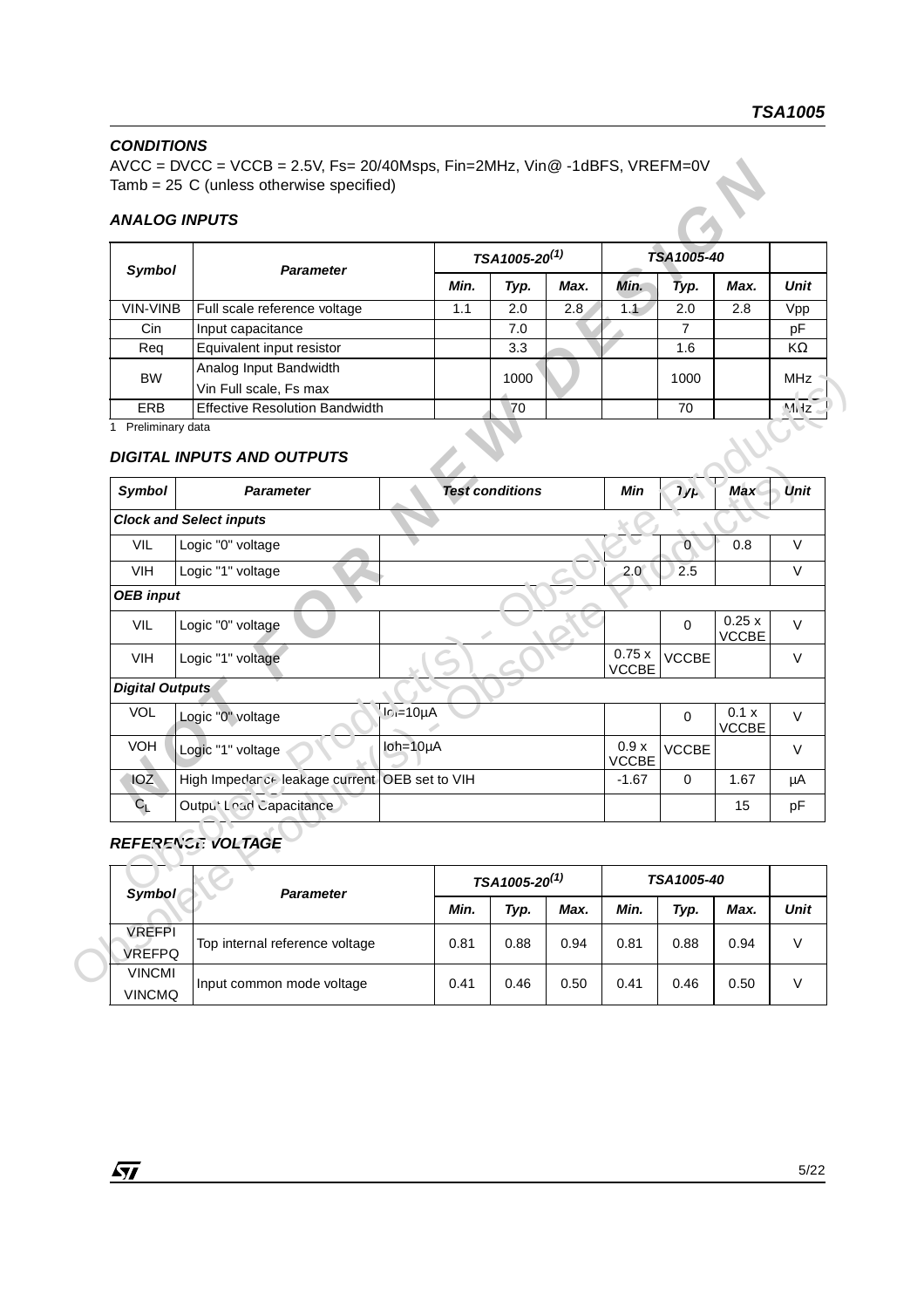### *CONDITIONS*

#### *POWER CONSUMPTION*

|                 | $\text{AVCC} = \text{DVCC} = \text{VCCB} = 2.5\text{V}$ , Fs= 20/40Msps, Fin=2MHz, Vin@ -1dBFS, VREFP=0.8V, VREFM=0V<br>Tamb = 25 C (unless otherwise specified)<br><b>POWER CONSUMPTION</b> |      |                           |      |      |             |         |             |
|-----------------|----------------------------------------------------------------------------------------------------------------------------------------------------------------------------------------------|------|---------------------------|------|------|-------------|---------|-------------|
|                 |                                                                                                                                                                                              |      | TSA1005-20 <sup>(1)</sup> |      |      | TSA1005-40  |         |             |
| Symbol          | <b>Parameter</b>                                                                                                                                                                             | Min. | Typ.                      | Max. | Min. | Typ.        | Max.    | Unit        |
| <b>ICCA</b>     | Analog Supply current                                                                                                                                                                        |      | 30                        |      |      | 69.5        | 77.1    | mA          |
| <b>ICCD</b>     | <b>Digital Supply Current</b>                                                                                                                                                                |      | 4                         |      |      | 3.5         | 3.77    | mA          |
| <b>ICCBE</b>    | Digital Buffer Supply Current (10pF<br>load)                                                                                                                                                 |      | 6                         |      |      | 6.5         | 7.66    | mA          |
| <b>ICCBI</b>    | Digital Buffer Supply Current                                                                                                                                                                |      | 274                       |      |      | 131         | 176     | μA          |
| Pd              | Power consumption in normal opera-<br>tion mode                                                                                                                                              |      | 100                       |      |      | 199.5       | 218.6   | 17V'        |
| Rthja           | Thermal resistance (TQFP48)                                                                                                                                                                  |      | 80                        |      |      | 80          |         | C/M         |
| <b>ACCURACY</b> | <b>Parameter</b>                                                                                                                                                                             |      | TSA1005-20 <sup>(1)</sup> |      |      | TSA 1005-40 |         |             |
| Symbol          |                                                                                                                                                                                              | Min. | Typ.                      | Max. | Min. | Typ.        | Max.    | Unit        |
| <b>OE</b>       | <b>Offset Error</b>                                                                                                                                                                          |      | 2.97                      |      |      | 2.97        |         | <b>LSB</b>  |
| <b>GE</b>       | Gain Error                                                                                                                                                                                   |      | $^{\circ}$ 1              |      |      | 0.1         |         | %           |
| <b>DNL</b>      | <b>Differential Non Linearity</b>                                                                                                                                                            |      | $\pm 0.5$                 |      |      | ±0.6        |         | <b>LSB</b>  |
| <b>INL</b>      | <b>Integral Non Linearity</b>                                                                                                                                                                |      | $\pm 0.7^{\circ}$         |      |      | ±1          |         | <b>LSB</b>  |
|                 | Monotonicity and no missing codes                                                                                                                                                            |      | Guaranteed                |      |      | Guaranteed  |         |             |
|                 | <b>DYNAMIC CHARACTERISTICS</b>                                                                                                                                                               |      | TSA1005-20 <sup>(1)</sup> |      |      | TSA1005-40  |         |             |
| <b>Symbol</b>   | <b>Symb</b>                                                                                                                                                                                  | Min. | Typ.                      | Max. | Min. | Typ.        | Max.    | <b>Unit</b> |
| <b>SFDR</b>     | Spurious Fice Dynamic Range                                                                                                                                                                  |      | $-73$                     |      |      | $-62.6$     | $-58.1$ | dBc         |
|                 |                                                                                                                                                                                              |      |                           |      |      |             |         |             |
| <b>SNR</b>      | Signal to Nuise Ratio                                                                                                                                                                        |      | 60                        |      | 57.1 | 59.8        |         | dB          |

## *ACCURACY*

| <b>ICCBI</b>    | Digital Buffer Supply Current                   |      | 274                       |      |      | 131               | 176       | $\mu$ A      |
|-----------------|-------------------------------------------------|------|---------------------------|------|------|-------------------|-----------|--------------|
| Pd              | Power consumption in normal opera-<br>tion mode |      | 100                       |      |      | 199.5             | 218.6     | 17V'         |
| Rthja           | Thermal resistance (TQFP48)                     |      | 80                        |      |      | 80                |           | C/W          |
| <b>ACCURACY</b> |                                                 |      |                           |      |      |                   |           |              |
| Symbol          | <b>Parameter</b>                                |      | TSA1005-20 <sup>(1)</sup> |      |      | TSA 1005-40       |           |              |
|                 |                                                 | Min. | Typ.                      | Max. | Min. | Typ.              | Max.      | Unit         |
| <b>OE</b>       | <b>Offset Error</b>                             |      | 2.97                      |      |      | 2.97              |           | <b>LSB</b>   |
| <b>GE</b>       | Gain Error                                      |      | n <sub>1</sub>            |      |      | 0.1               |           | %            |
| <b>DNL</b>      | <b>Differential Non Linearity</b>               |      | $\pm 0.5$                 |      |      | $\pm 0.6$         |           | <b>LSB</b>   |
| <b>INL</b>      | <b>Integral Non Linearity</b>                   |      | ±0.7                      |      |      | ±1                |           | <b>LSB</b>   |
| $\overline{a}$  | Monotonicity and no missing codes               |      | Guaranteed                |      |      | Guaranteed        |           |              |
|                 | <b>DYNAMIC CHARACTERISTICS</b>                  |      |                           |      |      |                   |           |              |
|                 |                                                 |      | TSA1005-20 <sup>(1)</sup> |      |      | <b>TSA1005-40</b> |           |              |
| <b>Symbol</b>   | <b>Symb</b>                                     | Min. | Typ.                      | Max. | Min. | Typ.              | Max.      | Unit         |
| <b>SFDR</b>     | Spurious Fice Dynamic Range                     |      | $-73$                     |      |      | $-62.6$           | $-58.1$   | dBc          |
| <b>SNR</b>      | Signal to Nuise Ratio                           |      | 60                        |      | 57.1 | 59.8              |           | dB           |
| <b>THD</b>      | Tetal Larmonics Distortion                      |      | $-73$                     |      |      | $-62$             | $-57.5$   | dBc          |
| <b>SINAD</b>    | Signal to Noise and Distortion Ratio            |      | 59                        |      | 54.9 | 57.3              |           | dB           |
| ENOR            | Effective number of bits                        |      | 9.67                      |      | 8.8  | 9.4               |           |              |
|                 | <b>MATCHING BETWEEN CHANNELS</b>                |      | TSA1005-20 <sup>(1)</sup> |      |      | TSA1005-40        |           | bits         |
| <b>Symbol</b>   | <b>Parameter</b>                                |      |                           |      |      |                   |           |              |
| <b>GM</b>       | Gain match                                      | Min. | Typ.<br>0.04              | Max. | Min. | Typ.<br>0.04      | Max.<br>1 | Unit<br>$\%$ |

## *DYNAMIC CHARACTERISTICS*

| Symbol      | <b>Symb</b>                          | TSA1005-20 <sup>(1)</sup> |       |      | <b>TSA1005-40</b> |         |         |      |
|-------------|--------------------------------------|---------------------------|-------|------|-------------------|---------|---------|------|
|             |                                      | Min.                      | Typ.  | Max. | Min.              | Typ.    | Max.    | Unit |
| <b>SFDR</b> | Spurious Fice Dynamic Range          |                           | $-73$ |      |                   | $-62.6$ | $-58.1$ | dBc  |
| <b>SNR</b>  | Signal to Nuise Ratio                |                           | 60    |      | 57.1              | 59.8    |         | dB   |
| <b>THD</b>  | <b>Tetal Harmonics Distortion</b>    |                           | $-73$ |      |                   | $-62$   | $-57.5$ | dBc  |
| SINAD       | Signal to Noise and Distortion Ratio |                           | 59    |      | 54.9              | 57.3    |         | dB   |
| <b>ENOR</b> | Effective number of bits             |                           | 9.67  |      | 8.8               | 9.4     |         | bits |

## *MATCHING BETWEEN CHANNELS*

| <b>Symbol</b> | <b>Parameter</b>    | TSA1005-20 <sup>(1)</sup> |      |      | <b>TSA1005-40</b> |      |      |      |
|---------------|---------------------|---------------------------|------|------|-------------------|------|------|------|
|               |                     | Min.                      | Typ. | Max. | Min.              | Typ. | Max. | Unit |
| <b>GM</b>     | Gain match          |                           | 0.04 |      |                   | 0.04 |      | %    |
| <b>OM</b>     | Offset match        |                           | 0.5  |      |                   | 0.5  |      | LSB  |
| <b>PHM</b>    | Phase match         |                           |      |      |                   |      |      | dg   |
| <b>XTLK</b>   | Crosstalk rejection |                           | 85   |      |                   | 85   |      | dB   |

1 Preliminary data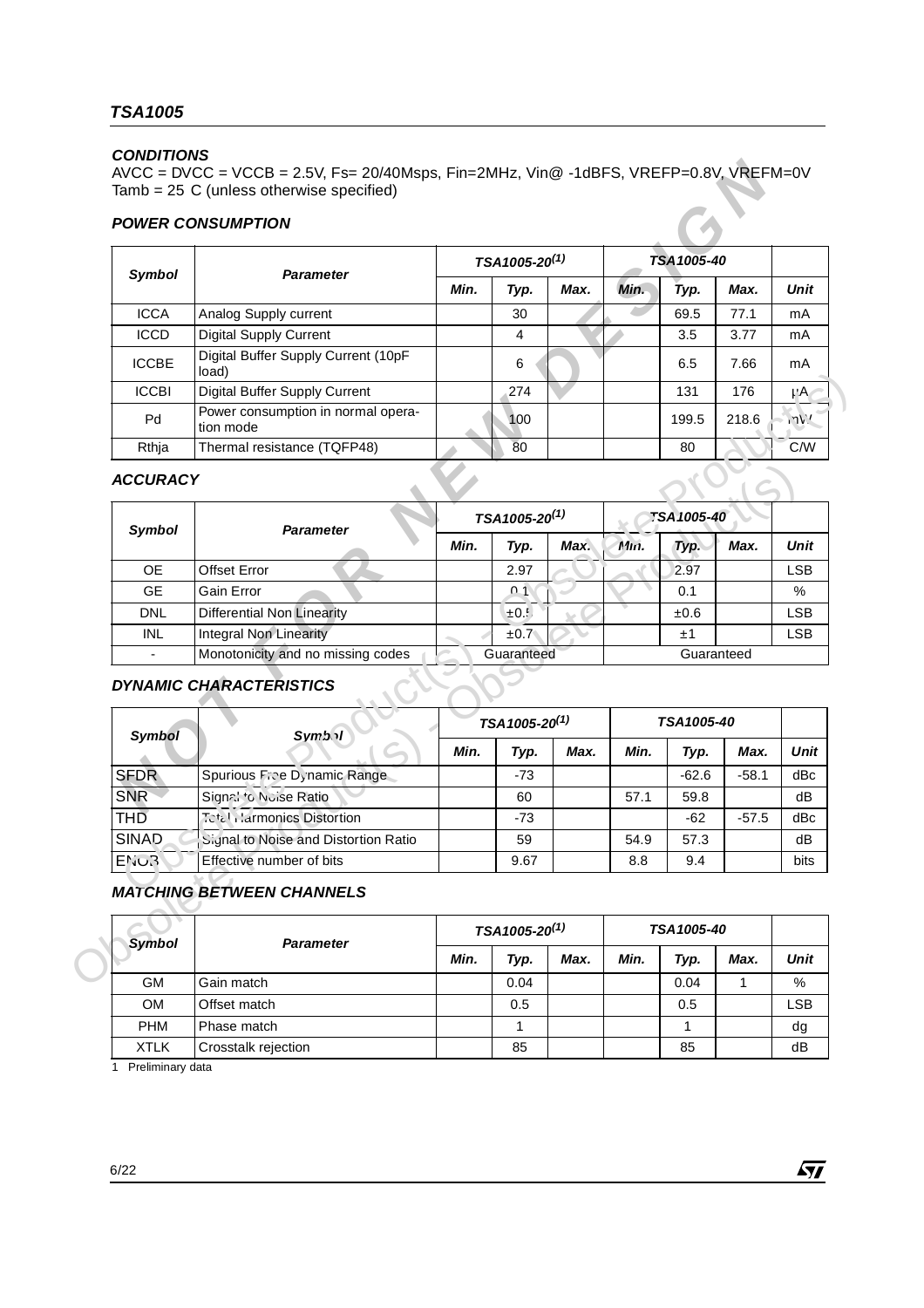#### *Static parameter: Integral Non Linearity*

Fs=20MSPS; Icca=30mA; Fin=10MHz







*Static parameter: Differential Non Linearity* Fs=20MSPS; Icca=30mA; Fin=10MHz



 $\sqrt{27}$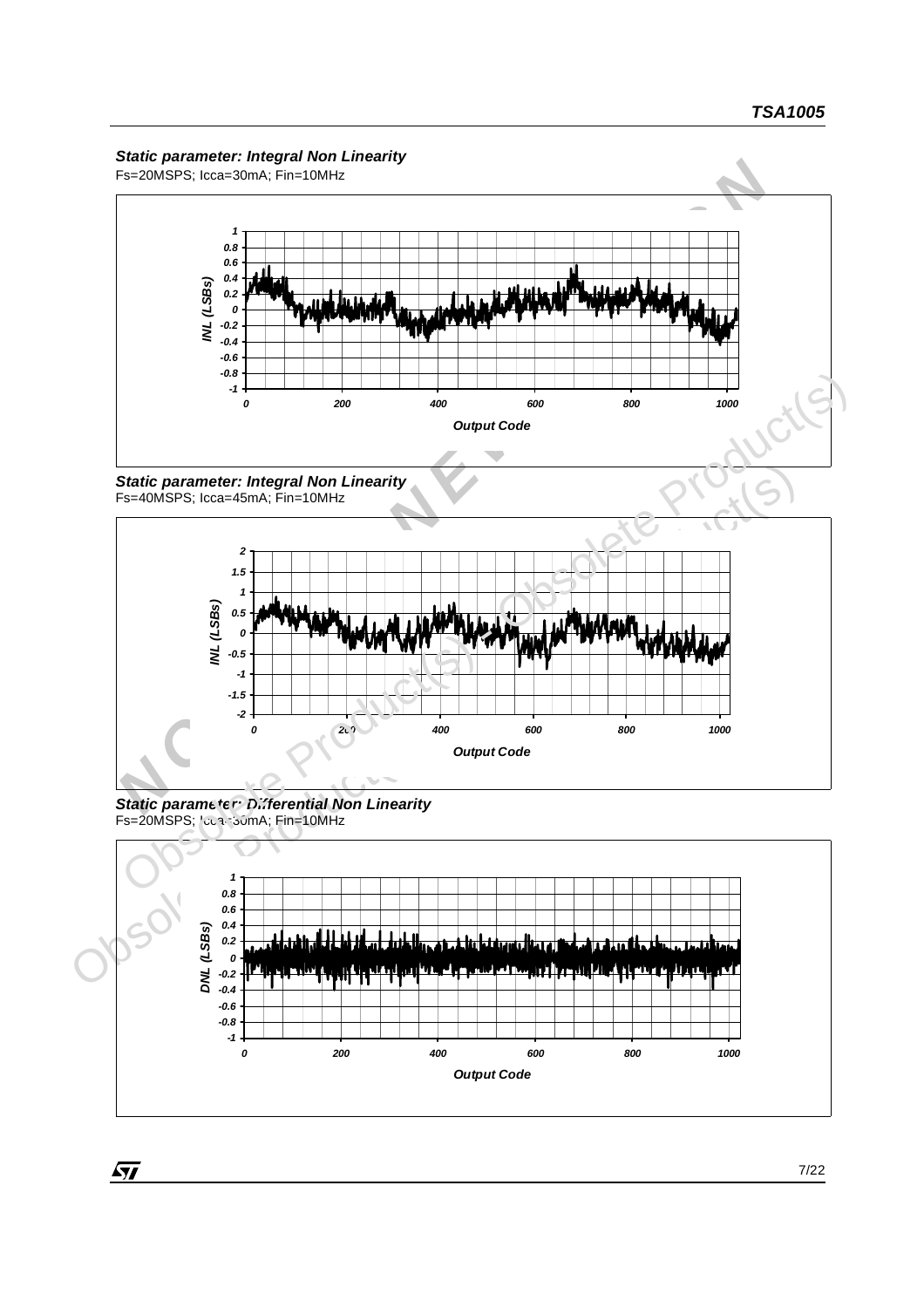#### *Static parameter: Differential Non Linearity*

Fs=40MSPS; Icca=45mA; Fin=10MHz



57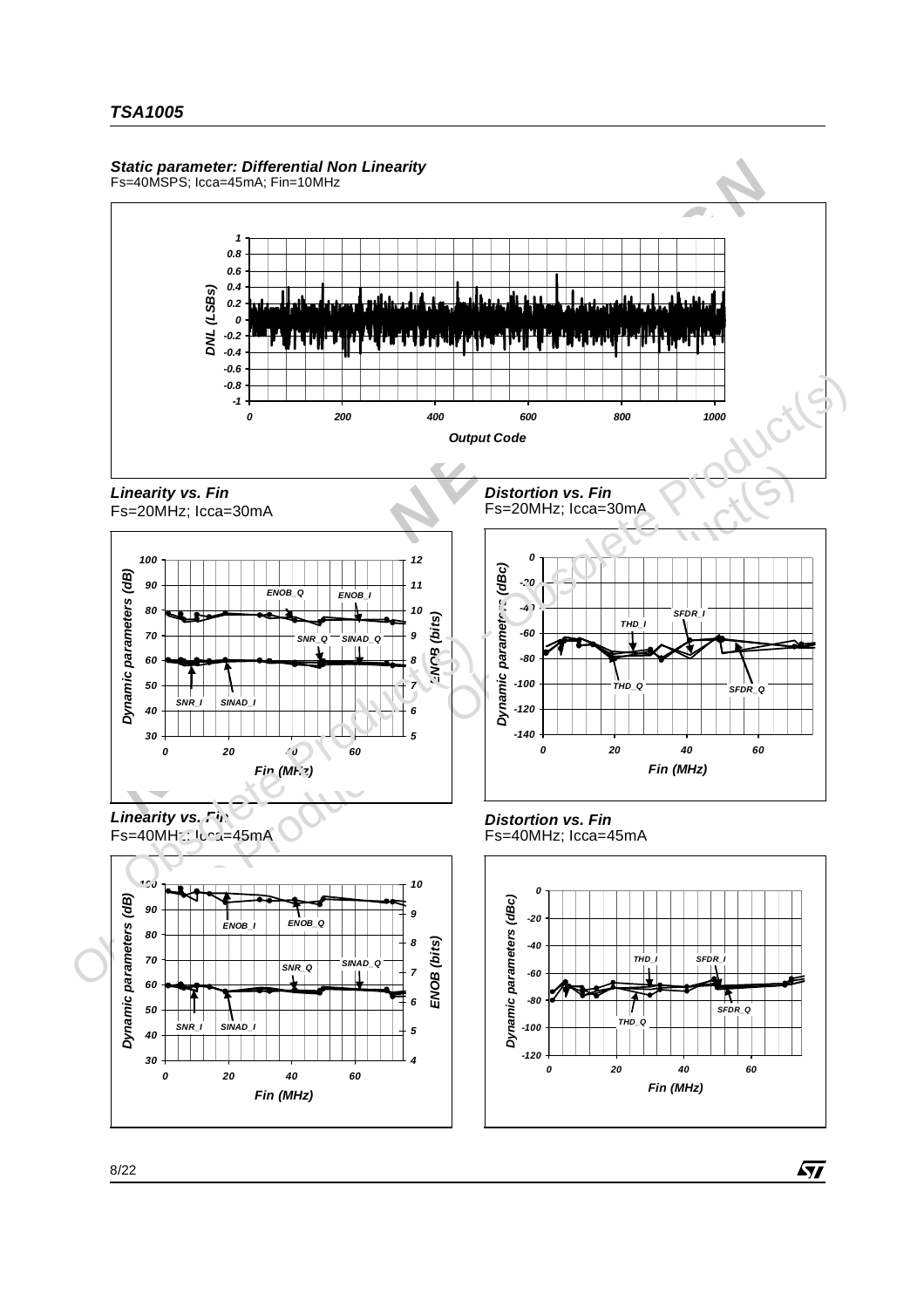## *Linearity vs. AVCC*

Fs=20MSPS; Icca=30mA; Fin=5MHz



*Linearity vs. AVCC* Fs=40MSPS; Icca=45mA; Fin=5MHz



*Linearity vs. DVCC*  $Fs = 20$ .  $659$ S, Icca=30mA; Fin=10MHz

57



#### *Distortion vs. AVCC*

Fs=20MSPS; Icca=30mA; Fin=5MHz



## *Distortion vs. AVCC*

Fs=40MSPS; Icca=45mA; Fin=5MHz



*Distortion vs. DVCC* Fs=20MSPS; Icca=30mA; Fin=10MHz

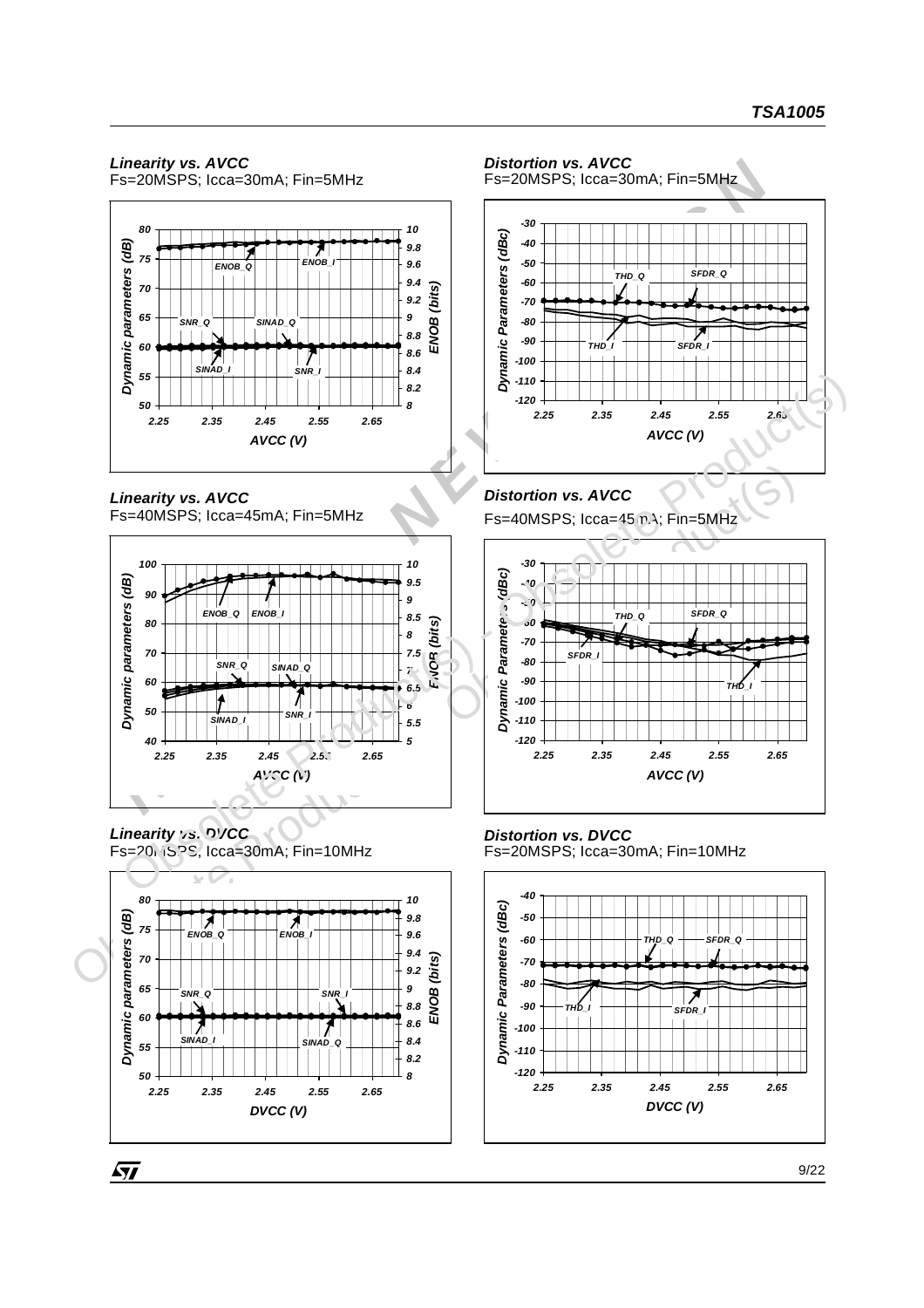#### *Linearity vs. DVCC*

Fs=40MSPS; Icca=45mA; Fin=10MHz



*Linearity vs. VCCBI* Fs=20MSPS; Icca=30mA; Fin=10MHz



*Linearity vs. VCCBI* Fs=40MSPS; Icca=45mA; Fin=10MHz



*Distortion vs. DVCC* Fs=40MSPS; Icca=45mA; Fin=10MHz *-120 -100 -80 -60 -40 -20 0 2.25 2.35 2.45 2.55 2.65 DVCC (V) Dynamic Parameters (dBc) SFDR\_Q SFDR\_I THD\_I THD\_Q*

#### *Distortion vs. VCCBI* Fs=20MSPS; Icca=30mA; Fin=10MHz



## *Distortion vs. VCCBI*

Fs=40MSPS; Icca=45mA; Fin=10MHz

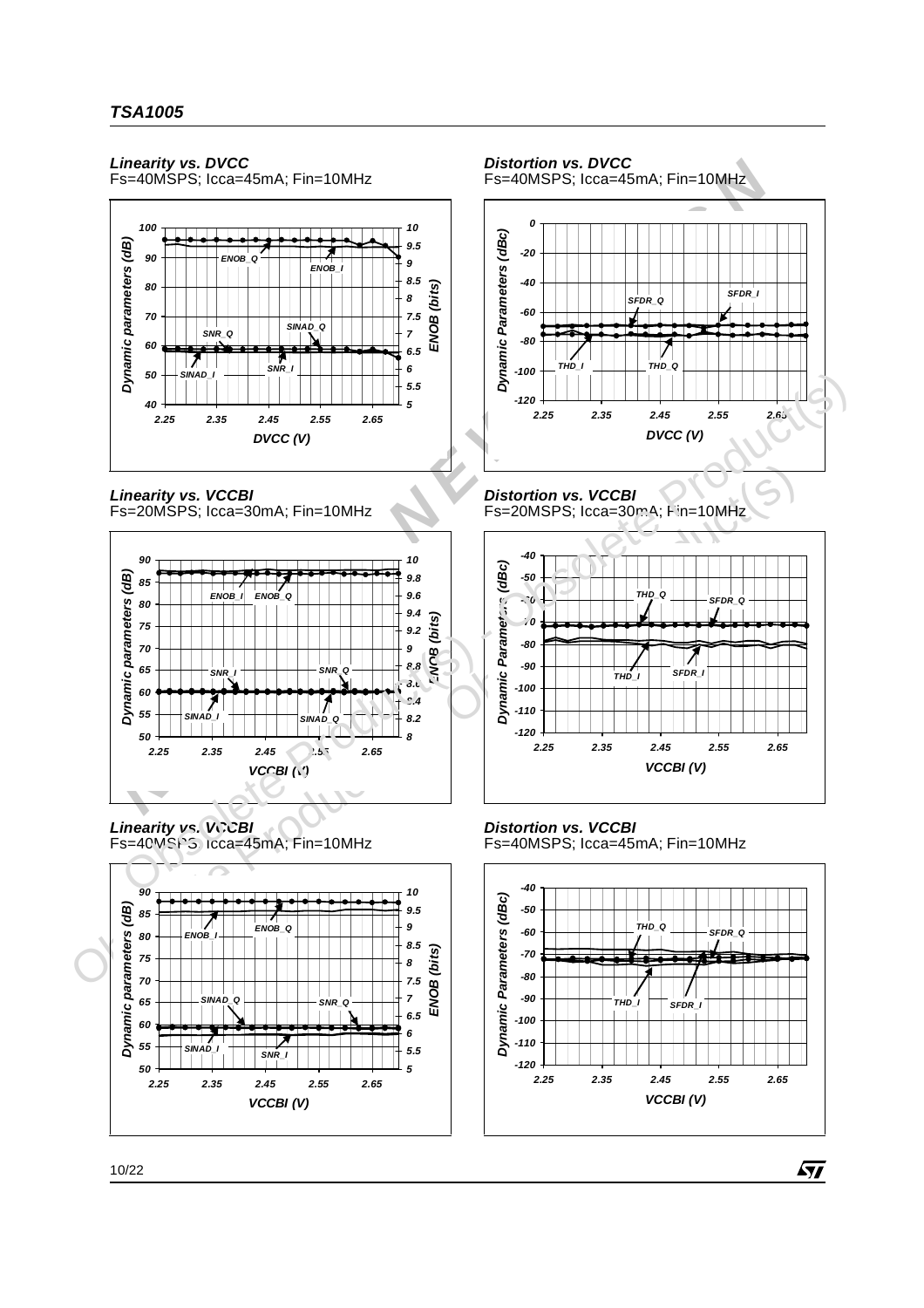## *Linearity vs. VCCBE*

Fs=20MSPS; Icca=30mA; Fin=10MHz







*Linearity vs. Duty Cycle*  $Fs = 20MHz$ ;  $Ic^2c^2 = 30mA$ ;  $Fin = 5MHz$ 



#### *Distortion vs. VCCBE* Fs=20MSPS; Icca=30mA; Fin=10MHz



#### *Distortion vs. VCCBE* Fs=40MSPS; Icca=45mA; Fin=10MHz



*Distortion vs. Duty Cycle* Fs=20MHz; Icca=30mA; Fin=5MHz

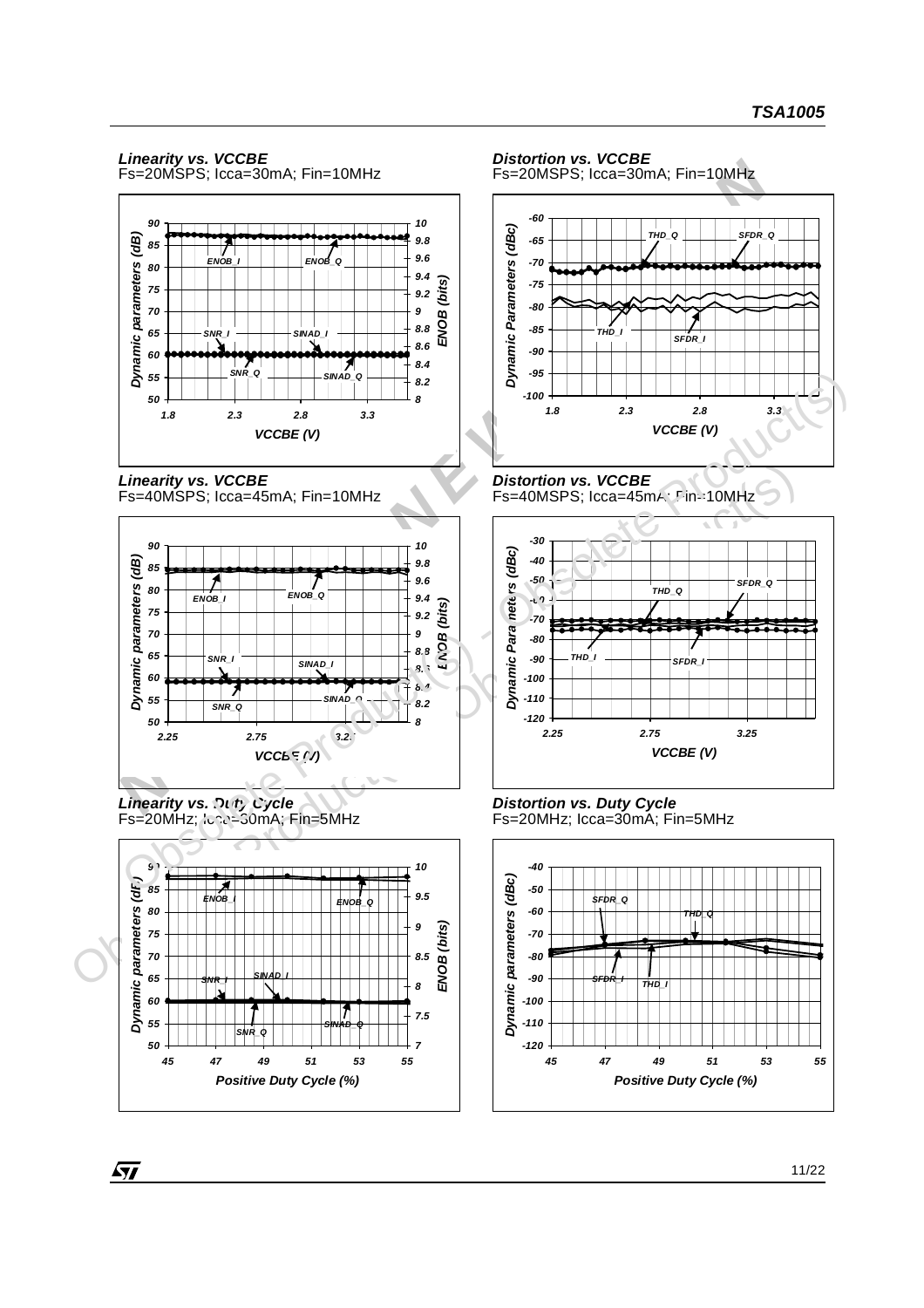





*Distortion vs. Duty Cycle*





#### *Single-tone 8K FFT at 39.7Msps - Q Channel* Fin=10MHz; Icca=45mA, Vin@-1dBFS

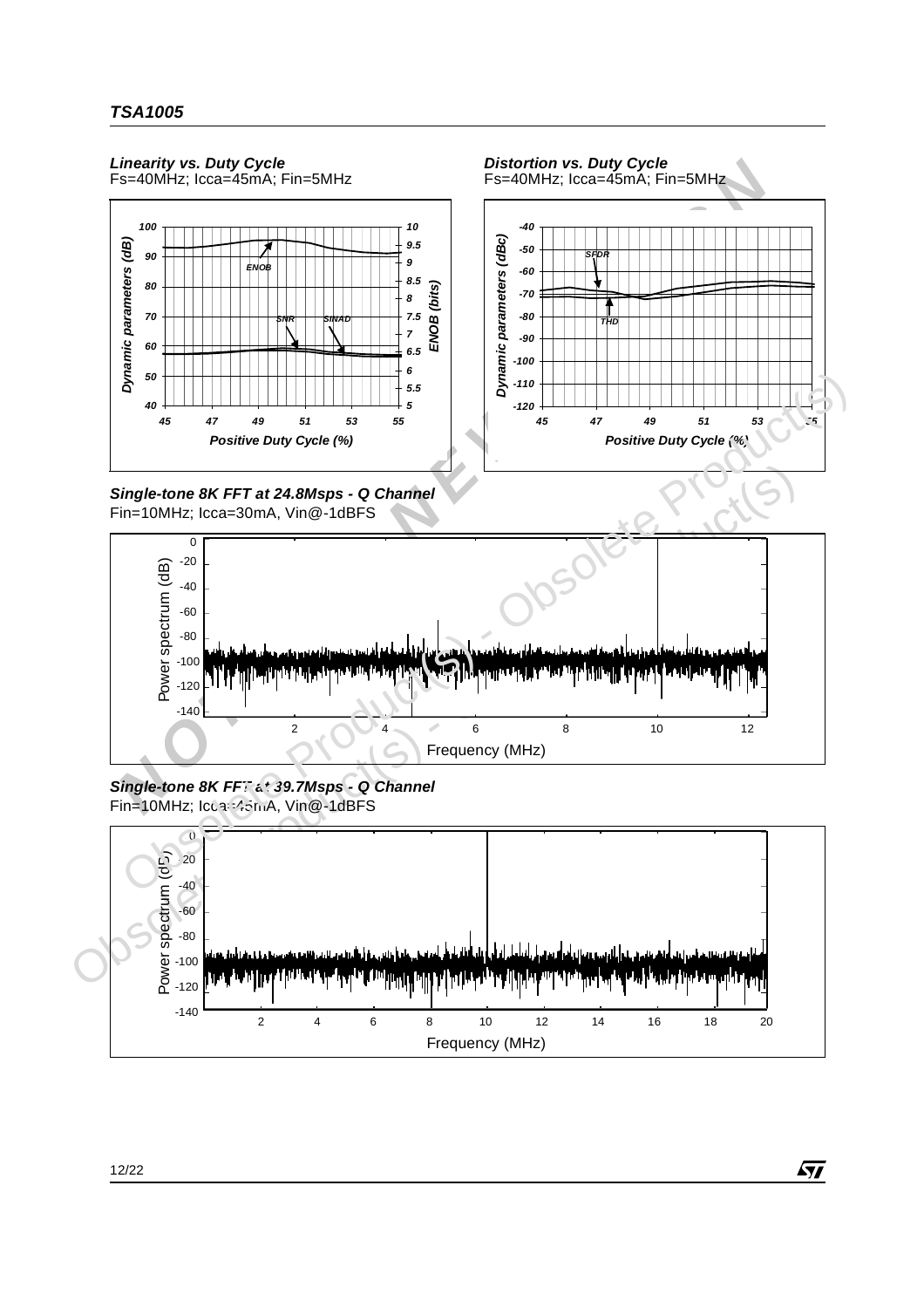#### *DEFINITIONS OF SPECIFIED PARAMETERS*

#### *STATIC PARAMETERS*

**DEFINITIONS OF SPECIFIED PARAMEIERS**<br>
Natio measurements are performed using a<br>
Incorponents in the Nyquist band ( $t_0$ 2) e<br>
Instagram method with on a 2 MHz input signal,<br>
SNR is reported in dB.<br>
Instagram method with on Static measurements are performed using a histogram method with on a 2 MHz input signal, sampled at 40 Msps, which is high enough to fully characterize the test frequency response. An input level of +1 dBFS is required to saturate the signal.

#### *Differential Non Linearity (DNL)*

The average deviation of any output code width from the ideal code width of 1 LSB.

#### *Integral Non linearity (INL)*

An ideal converter presents a transfer function as being the straight line from the starting code to the ending code. The INL is the deviation for each transition from this ideal curve.

#### *DYNAMIC PARAMETERS*

Dynamic measurements are performed by spectral analysis, applied to an input sine wave of various frequencies and sampled at 40 Msps.

being the straight line form in the starting code to the castron of the starting code. The INL is the deviation for each becomes:<br> **DYNAMIC PARAMETERS**<br>
Dynamic measurements are performed by spiral SINAD<sub>2A0</sub>= 6.12 xENOB+ The input level is -1 dBFS to measure the linear behavior of the converter. All the parameters are given without correction for the full seale amplitude performance except the calculated ENOB parameter. The average evident of the average the calculator<br>
The five the maximum and the strainer to the maximum and the strainer to the strainer to the maximum and the strainer to the maximum and the strainer to the maximum and t

#### *Spurious Free Dynamic Range (SFDR)*

The ratio between the power of the worst spurious signal (not always an harmonic) and the amplitude of fundamental tone (signal power) over the full Nyquist band. It is expressed in dBc.

#### *Total Harmonic Distortion (THD)*

The ratio of the rms sum of the first five harmonic distortion components to the rms value of the fundamental line. It is expressed in dB.

#### *Signal to Noise Ratio (SNR)*

The ratio of the rms value of the fundamental component to the rms sum of all other spectral components in the Nyquist band  $(f_{s}/2)$  excluding DC, fundamental and the first five harmonics. SNR is reported in dB.

#### *Signal to Noise and Distortion Ratio (SINAD)*

Similar ratio as for SNR but including the harmonic distortion components in the noise figure (not DC signal). It is expressed in dB.

From the SINAD, the Effective Number of Bits (ENOB) can easily be deduced using the formula:

 $SINAD = 6.02 \times ENOB + 1.76$  dB.

When the applied signal is not Full Scale (FS), but has an  $A_0$  amplitude, the SINAD expression becomes:

 $SINAD<sub>2A0</sub> = SINAD<sub>1</sub>$ <sub>ull Scale</sub>+ 20 log (2A<sub>0</sub>/FS)

 $SINAD<sub>2AO</sub> = 0.02 \times ENOB + 1.76dB + 20 log (2A<sub>0</sub>/FS)$ 

The  $F(X)$  is expressed in bits.

#### *Analog Input Bandwidth*

The maximum analog input frequency at which the spectral response of a full power signal is reduced by 3 dB. Higher values can be achieved with smaller input levels.

#### *Effective Resolution Bandwidth (ERB)*

The band of input signal frequencies that the ADC is intended to convert without loosing linearity i.e. the maximum analog input frequency at which the SINAD is decreased by 3dB or the ENOB by 1/2 bit.

#### *Pipeline delay*

Delay between the initial sample of the analog input and the availability of the corresponding digital data output, on the output bus. Also called data latency. It is expressed as a number of clock cycles.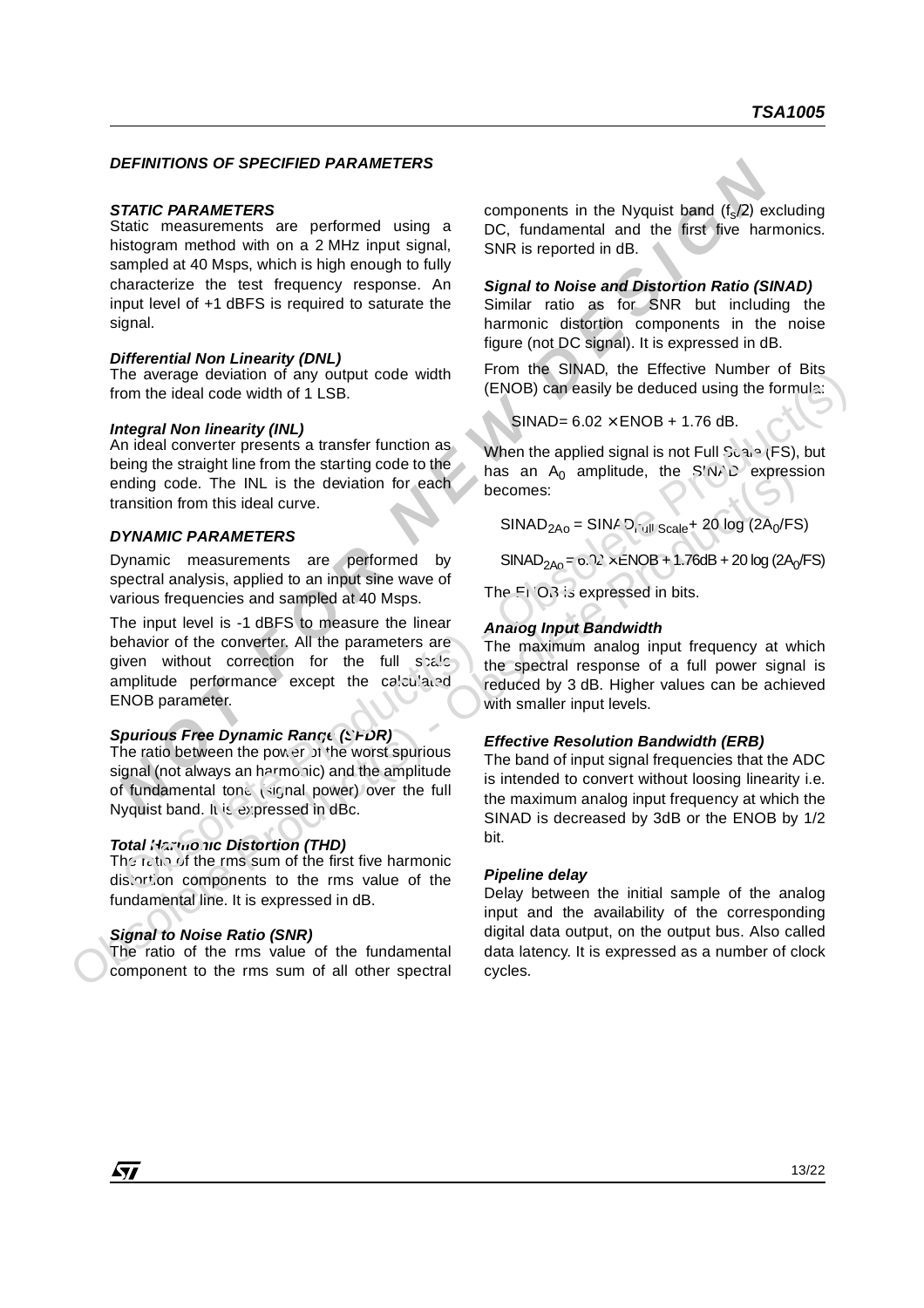## *TSA1005 APPLICATION NOTE*

#### *DETAILED INFORMATION*

The TSA1005 is a dual-channel, 10-bit resolution analog to digital converter based on a pipeline structure and the latest deep sub micron CMOS process to achieve the best performances in terms of linearity and power consumption.

Each channel achieves 10-bit resolution through the pipeline structure. A latency time of 7 clock periods is necessary to obtain the digitized data on the output bus.

**NOTE ATTENT CONTINUATE THE SAMUATE ATTENT CONTINUATE THE TEST ON THE SAMUATE THE SAMUATE CONTINUATE AND CONTINUATE THE SAMUATE CONTINUATE THE SAMUATE CONTINUATE THE SAMUATE CONTINUATE THE SAMUATE CONTINUATE THE SAMUATE C** The input signals are simultaneously sampled on both channels on the rising edge of the clock. The output data is valid on the rising edge of the clock for I channel and on the falling edge of the clock for Q channel. The digital data out from the different stages must be time delayed depending on their order of conversion. Then a digital data correction completes the processing and ensures the validity of the ending codes on the output bus.

The structure has been specifically designed to accept differential signals.

The TSA1005 is pin to pin compatible with the dual 12bits/20Msps TSA1204 and the dual 12bits/ 40Msps TSA1203.

#### *COMPLEMENTARY FUNCTIONS*

Some functionalities have been added in order to simplify as much as possible the application board. These operational modes are described as followed.

#### *Output Enable (OEB)*

When set to low level (VIL), all digital outputs remain active and are in low impedance state. When set to high level (VIH), all digital outputs buffers are in high impedance state while the converter goes on sampling. When OEB is set to a low level again, the data are then present on the output with a very short Ton delay.

Therefore, this allows the chip select of the device. The timing diagram summarizes this functionality. In order to remain in the normal operating mode, this pin should be grounded through a low value of resistor.

#### *SELECT*

The digital data out from each ADC core are multiplexed together to share the same output bus. This prevents from increasing the number of pins and enables to keep the same package as single channel ADC like TSA1002.

The selection of the channel information is  $\cos \theta$ through the "SELECT" pin. When set to high level (VIH), the I channel data are present on the bus D0-D9. When set to low level (VIL),  $\hat{u}$  is  $\Omega$  channel data are on the output bus D0-D9.

Connecting SELECT to CLK allows I and Q channels to be simultaneously present on D0-D9; I channel on the rising edge of the clock and Q channel on the falling edge of the clock. (see timing diagram  $\mu$ ace 2).

#### *REFERENCES AND COMMON MODE CONNECTION*

VREFM must be always connected externally.

#### *Internal reference and common mode*

The input signal are digital and the digital and only a data are on the output bus Do-Day.<br>The input signals are simultaneously sampled on Connecting SELECT to Ck's allows I and Q changed by the signal of the signal data o In the default configuration, the ADC operates with its own reference and common mode voltages generated by its internal bandgap. VREFM pins are connected externally to the Analog Ground while VREFP (respectively INCM) are set to their internal voltage of 0.88V (respectively 0.46V). It is recommended to decouple the VREFP and INCM in order to minimize low and high frequency noise (refer to Figure 1) analog to digital converte Passe on a pipeline<br>
channel converte mass on a pipeline channel information is coise<br>
browser linearing through through through the USL The selection of the channel information is coise<br>
browser

*Figure 1:* Internal reference and common mode setting



*51*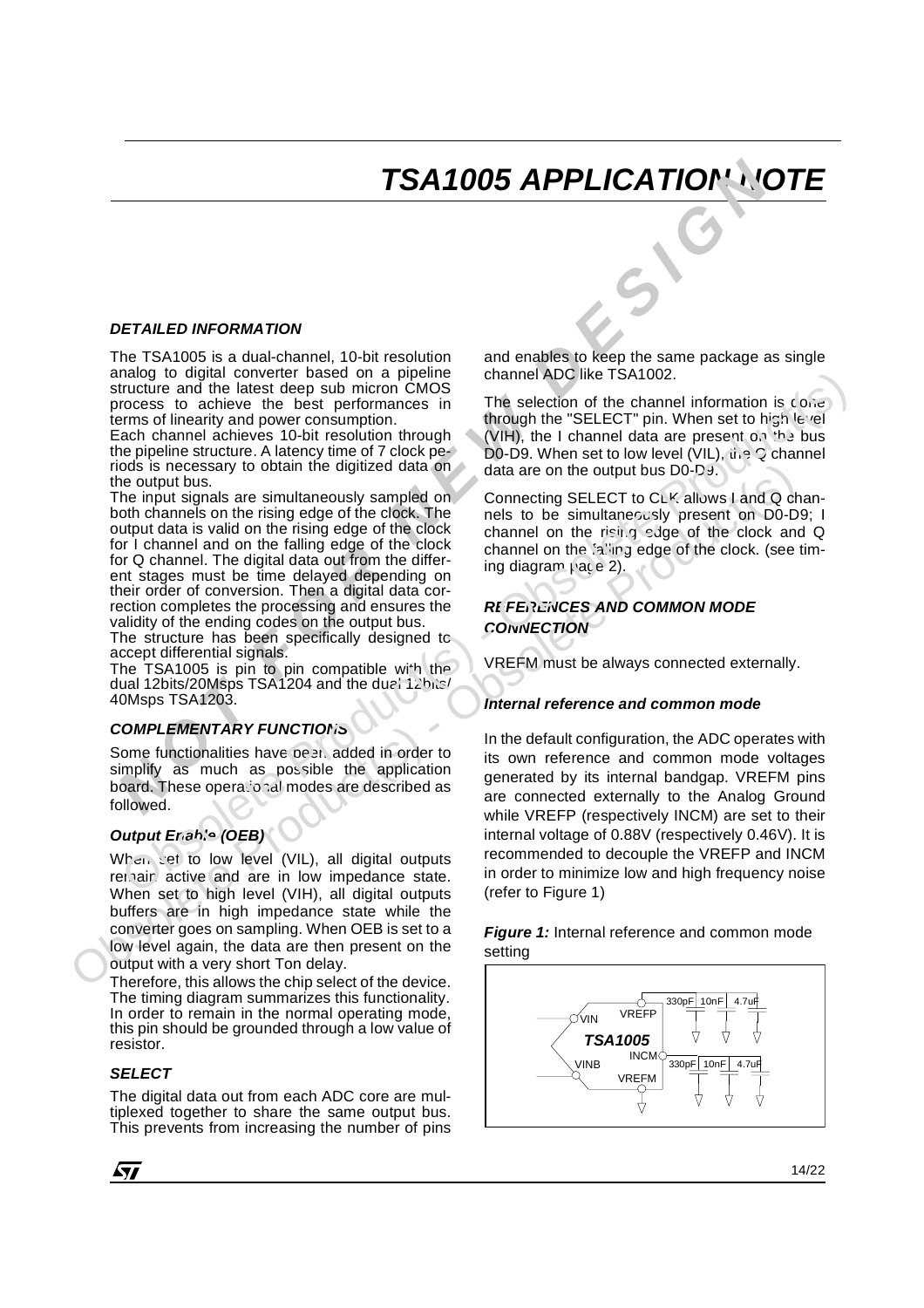#### *External reference and common mode*

Each of the voltages VREFP and INCM can be fixed externally to better fit to the application needs (Refer to table íOPERATING CONDITIONSí page 4 for min/max values).

The VREFP, VREFM voltages set the analog dynamic at the input of the converter that has a full scale amplitude of 2\*(VREFP-VREFM). Using internal references, the dynamic range is 1.8V.

The INCM is the mid voltage of the analog input signal.

It is possible to use an external reference voltage device for specific applications requiring even better linearity, accuracy or enhanced temperature behavior.

Using the STMicroelectronics TS821 or TS4041-1.2 Vref leads to optimum performances when configured as shown on Figure 2.

#### **Figure 2:** External reference setting



#### *DRIVING THE DIFFERENTIAL ANALOG INPUTS*

The TSA1005 has been designed to obtain optimum performations when being differentially driven. An  $P^F$  transformer is a good way to achieve such performances.

Figure 3 describes the schematics. The input signal is fed to the primary of the transformer, while the secondary drives both ADC inputs. The common mode voltage of the ADC (INCM) is connected to the center-tap of the secondary of the transformer in order to bias the input signal around this common voltage, internally set to 0.46V. It determines the DC component of the analog signal. As being an high impedance input, it acts as an I/O and can be externally driven to adjust this DC component. The INCM is decoupled to maintain a low noise level on this node. Our evaluation board is mounted with a 1:1 ADT1-1WT transformer from Minicircuits. You might also use a higher impedance ratio (1:2 or

1:4) to reduce the driving requirement on the analog signal source.

Each analog input can drive a 1.4Vpp amplitude input signal, so the resultant differential amplitude is 2.8Vpp.

*Figure 3:* Differential input configuration with transformer



Figure 4 represents the biasing of a differential input signal in AC-coupled differential input configuration. Both inputs VIN and VINB are centered around the common mode voltage, that can be let internal or fixed externally.







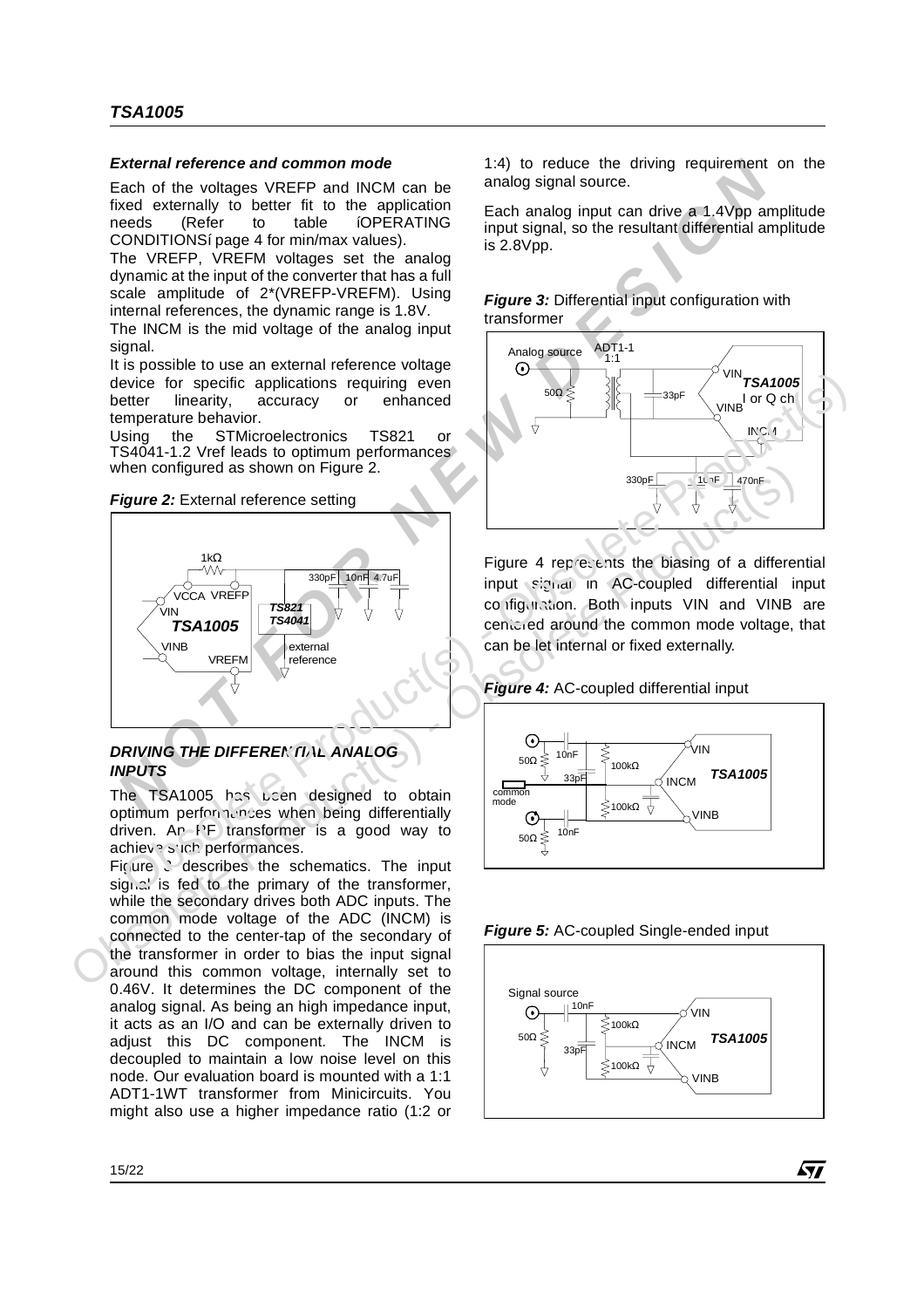#### *Clock input*

The TSA1005 performance is very dependant on your clock input accuracy, in terms of aperture jitter; the use of low jitter crystal controlled oscillator is recommended.

The duty cycle must be between 45% and 55%.

The clock power supplies must be separated from the ADC output ones to avoid digital noise modulation at the output.

It is recommended to always keep the circuit clocked, even at the lowest specified sampling frequency of 0.5Msps, before applying the supply voltages.

#### *Power consumption*

So as to optimize both performance and power consumption of the TSA1005 according the sampling frequency, a resistor is placed between IPOL and the analog Ground pins. Therefore, the total dissipation is adjustable from 5Msps up to 40Msps.

The TSA1005 will combine highest performances and lowest consumption at 20Msps when Rpol is equal to 70kΩ, at 40Msps when Rpol is equal to 35kΩ. These values are nevertheless dependant on application and environment.

At lower sampling frequency range, this value of resistor may be adjusted in order  $\mathfrak{t}_C$  decrease the analog current without any degradation of dynamic performances.

The figure 6 sums up the relevant data.

**Power consumption**<br>
So as to optimize both performance and power supplies AVCC, DVCC ard VCCBI must<br>
scopies and consumption of the TSA1005 according the sparated from the VCCBC and VCCBI must<br>
consumption of the TSA1005 *250 100 90 80 200 70 Rpol (kOhms) Icca (mA) 60 150 ICCA 50 100*  $\overline{8}$ *40 30 20 50 10 RPOL 0 0 5 15 25 35 45 55 Fs (MHz)*

57

**Figure 6:** analog current consumption optimization depending on Rpol value

#### *APPLICATION*

#### *Layout precautions*

To use the ADC circuits in the best manner at high frequencies, some precautions have to be taken for power supplies:

- First of all, the implementation of 4 separate proper supplies and ground planes (analog, digital, internal and external buffer ones) on the PCB is recommended for high speed circuit applications to provide low inductance and low resistance common return.

**NORTIFY** TEXT CONTOR THE TEXT CONDUPATE THE TEXT CONDUP THE TEXT CONDUP CONDUP CONDUP THE CONDUP THE CONDUPPERATE THE USE OF DWORF INTERFERENT THE USE OF DWORF THE USE OF DWORF THE USE OF DWORF THE USE ON THE CONDUPPERATE The separation of the analog signal from the digital part is mandatory to prevent noise from coupling onto the input signal. The best compromise is to connect from one part AGND, DGND, GNDBI in a common point whereas GNDBE must be isolated. Similarly, the power supplies AVCC, DVCC and VCCBI must be separated from the VCCBE one. The TSA1005 will combine higher the capacity of the analog signal form the theoretic strengthen of the separation of the mandator of properties are property of 0.50kgs, before applying the supplies and the input signal The

- Power supply bypase capacitors must be placed as close as possible to the IC pins in order to improve high frequency bypassing and reduce harmonic distortion.

- Proper termination of all inputs and outputs must be incorporated with output termination resistors; then the amplifier load will be only resistive and the stability of the amplifier will be improved. All leads must be wide and as short as possible especially for the analog input in order to decrease parasitic capacitance and inductance.

To keep the capacitive loading as low as possible at digital outputs, short lead lengths of routing are essential to minimize currents when the output changes. To minimize this output capacitance, buffers or latches close to the output pins will relax this constraint.

- Choose component sizes as small as possible (SMD).

#### *Digital Interface application*

Thanks to its wide external buffer power supply range, the TSA1005 is perfectly suitable to plug in to 2.5V low voltage DSPs or digital interfaces as well as to 3.3V ones.

#### *Medical Imaging application*

Driven by the demand of the applications requiring nowadays either portability or high degree of parallelism (or both), this product has been developed to satisfy medical imaging, and telecom infrastructures needs.

As a typical system diagram shows figure 10, a narrow input beam of acoustic energy is sent into a living body via the transducer and the energy reflected back is analyzed.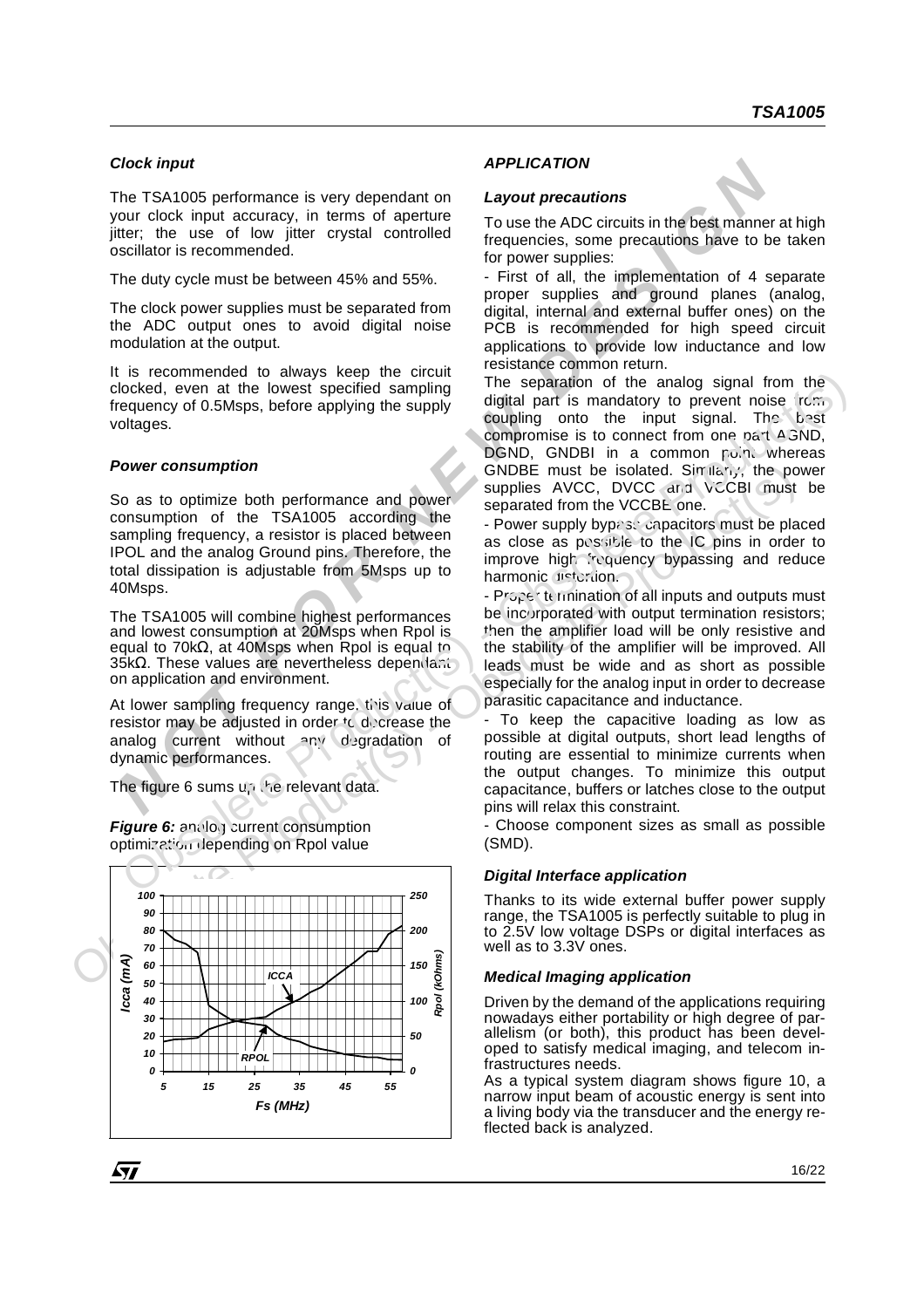*Figure 7:* Medical imaging application



The transducer is a piezoelectric ceramic such as zirconium titanate. The whole array can reach up to 512 channels.

The TX beam former, amplified by the HV TX amps, delivers up to 100V amplitude excitation pulses with phase and amplitude shifts.

The mux and T/R switch is a two way input signal transmitter/ output receiver.

To compensate for skin and tissues attenuation effects, The Time Gain Compensation (TGC) amplifier is an exponential amplifier that enables the amplification of low voltage signals to the ADC input range. Differential output structure with low

noise and very high linearity are mandatory factors.

These applications need high speed, low power and high performance ADCs. 10-12 bit resolution is necessary to lower the quantification noise. As multiple channels are used, a dual converter is a must for room saving issues.

 The input signal is in the range of 2 to 20MHz (mainly 2 to 7MHz) and the application uses mostly a 4 over-sampling ratio for Spurious Free Dynamic Range (SFDR) optimization.

The next RX beam former and processing blocks enable the analysis of the outputs channels versus the input beam.

#### *EVAL1005/BA evaluation board*

The EVAL1005/BA is a 4-layer board with high decoupling and grounding level. The schematic of the evaluation board is reported figure 11 and its top overlay view figure 10. The characterization of the board has been  $m_1$ de with a fully ADC devoted test bench as shown on Figure 8. The analog input signal nust be filtered to be very pure.

The dataready signal is the acquisition clock of the  $logic$  analyzer.

The  $\wedge$  C digital outputs are latched by the octal buffers 74LCX573.

All characterization measurements have been made with:

- SFSR=1dB for static parameters.

- SFSR=-1dB for dynamic parameters.

**Figure 8:** Analog to Digital Converter characterization bench

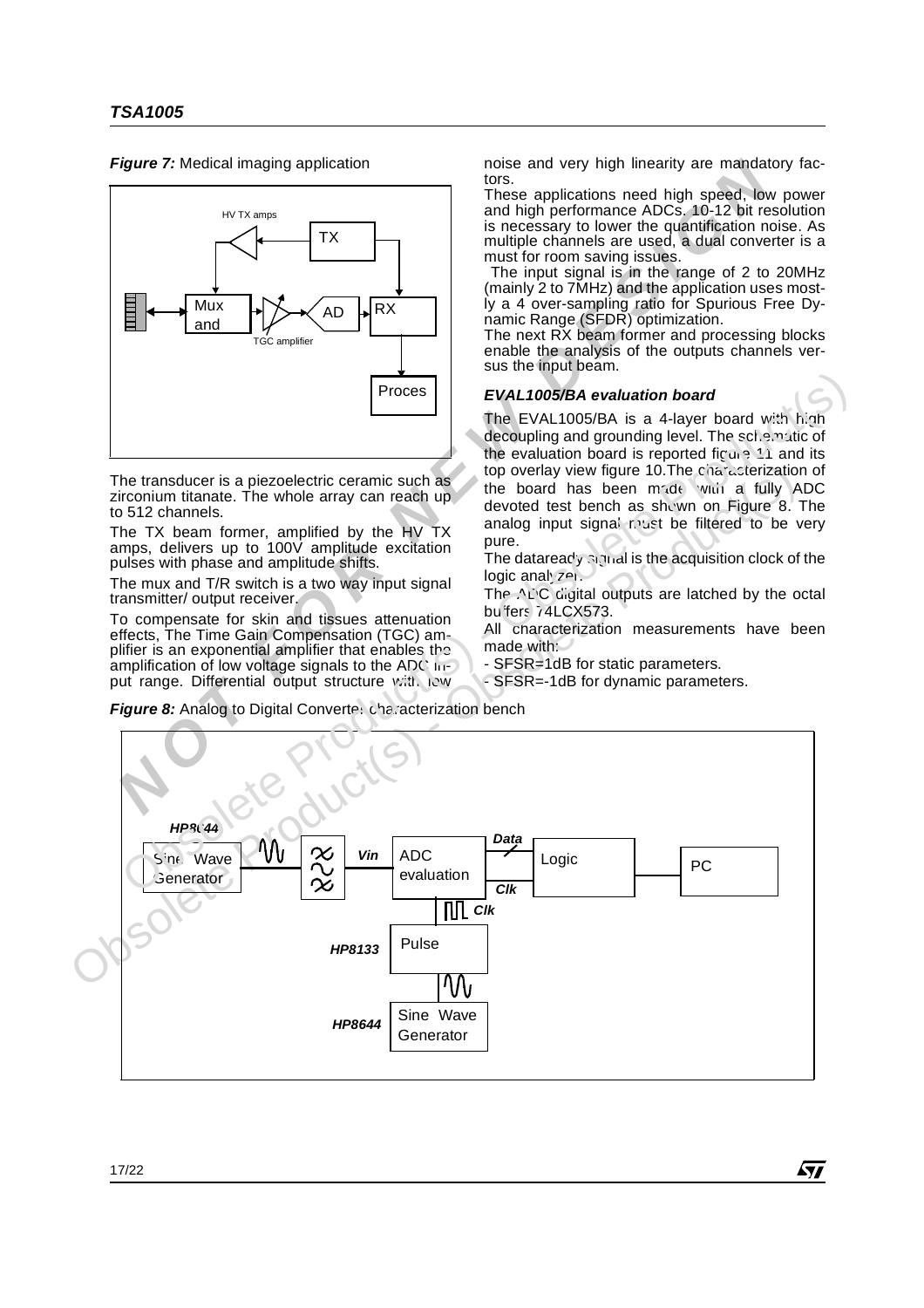#### *Operating conditions of the evaluation board:*

|                                  | power supplies and other pins:                                                                                                                                                                                                                                                                         |                         |                         | <b>Grounding consideration</b><br>So as to better reject noise on the board, connect                                                                                                |  |  |  |  |  |  |
|----------------------------------|--------------------------------------------------------------------------------------------------------------------------------------------------------------------------------------------------------------------------------------------------------------------------------------------------------|-------------------------|-------------------------|-------------------------------------------------------------------------------------------------------------------------------------------------------------------------------------|--|--|--|--|--|--|
| board<br>notation                | connection                                                                                                                                                                                                                                                                                             | internal<br>voltage (V) | external<br>voltage (V) | on the bottom overlay AG (AGND), DG(DGND),<br>GB1(GNDBI) together from one part, and<br>GB2(GNDBÉ) with GB3(GNDB3) from the other                                                   |  |  |  |  |  |  |
| AV                               | <b>AVCC</b>                                                                                                                                                                                                                                                                                            |                         | 2.5                     | part.                                                                                                                                                                               |  |  |  |  |  |  |
| AG                               | <b>AGND</b>                                                                                                                                                                                                                                                                                            |                         | 0                       | Mode select                                                                                                                                                                         |  |  |  |  |  |  |
| <b>RPI</b>                       | <b>REFPI</b>                                                                                                                                                                                                                                                                                           | 0.88                    | 0.94 to 1.4             | So as to evaluate a single channel or the dual<br>ones, you have to connect on the board the                                                                                        |  |  |  |  |  |  |
| RMI                              | <b>REFMI</b>                                                                                                                                                                                                                                                                                           |                         | 0 to 0.4                | relevant position for the SELECT pin.<br>With the strap connected:                                                                                                                  |  |  |  |  |  |  |
| CMI                              | <b>INCMI</b>                                                                                                                                                                                                                                                                                           | 0.46                    | $0.2$ to 1              | - to the upper connectors, the I channel at the put-                                                                                                                                |  |  |  |  |  |  |
| RPQ                              | <b>REFPQ</b>                                                                                                                                                                                                                                                                                           | 0.88                    | 0.94 to 1.4             | put is selected.<br>horizontally, the Q channel at the output is se-                                                                                                                |  |  |  |  |  |  |
| <b>RMQ</b>                       | <b>REFMQ</b>                                                                                                                                                                                                                                                                                           |                         | 0 to $0.4$              | lected.<br>- to the lower connectors, both changels are se-                                                                                                                         |  |  |  |  |  |  |
| <b>CMQ</b>                       | <b>INCMQ</b>                                                                                                                                                                                                                                                                                           | 0.46                    | $0.2$ to 1              | lected, relative to the clock $\circ$ i.e.                                                                                                                                          |  |  |  |  |  |  |
| DV                               | <b>DVCC</b>                                                                                                                                                                                                                                                                                            |                         | 2.5                     | Figure 9: mode select                                                                                                                                                               |  |  |  |  |  |  |
| DG                               | <b>DGND</b>                                                                                                                                                                                                                                                                                            |                         | $\overline{0}$          |                                                                                                                                                                                     |  |  |  |  |  |  |
| GB1                              | <b>GNDBI</b>                                                                                                                                                                                                                                                                                           |                         | $\mathbf 0$             | SELECT                                                                                                                                                                              |  |  |  |  |  |  |
| VB <sub>1</sub>                  | <b>VCCBI</b>                                                                                                                                                                                                                                                                                           |                         | 2.5                     | channel                                                                                                                                                                             |  |  |  |  |  |  |
| GB <sub>2</sub>                  | <b>GNDBE</b>                                                                                                                                                                                                                                                                                           |                         | $\mathbf 0$             | <b>SELECT</b> C<br>Q channel                                                                                                                                                        |  |  |  |  |  |  |
| VB <sub>2</sub>                  | <b>VCCBE</b>                                                                                                                                                                                                                                                                                           |                         | 2.5/3.3                 |                                                                                                                                                                                     |  |  |  |  |  |  |
| GB <sub>3</sub>                  | GNDB3                                                                                                                                                                                                                                                                                                  |                         | ς,                      | O<br>I/Q channels<br><b>CLK</b><br><b>DGND</b><br><b>DVCC</b>                                                                                                                       |  |  |  |  |  |  |
| VB <sub>3</sub>                  | VCCB3                                                                                                                                                                                                                                                                                                  |                         | 2.5                     |                                                                                                                                                                                     |  |  |  |  |  |  |
|                                  | Care should be taken for the evaluation board                                                                                                                                                                                                                                                          |                         |                         | schematic<br>board                                                                                                                                                                  |  |  |  |  |  |  |
| 2.5V.<br>$(MSB)$ to $D^2$ (LSE). | considering the fact that (ne cutputs of the con-<br>verter are 2.5V/3.3V (VB2, tolerant whereas the<br>74LCX573 external butiers are operating up to<br>The ADC outputs on the connector J6 are D11                                                                                                   |                         |                         | <b>Consumption adjustment</b><br>Before any characterization, care should be taken<br>to adjust the Rpol (Raj1) and therefore Ipol value<br>in function of your sampling frequency. |  |  |  |  |  |  |
|                                  | Singin and Differential Inputs:                                                                                                                                                                                                                                                                        |                         |                         |                                                                                                                                                                                     |  |  |  |  |  |  |
|                                  | The ADC board components are mounted to test<br>the TSA1005 with single analog input; the<br>ADT1-1WT transformer enables the differential<br>drive into the converter; in this configuration, the<br>resistors RSI6, RSI7, RSI8 for I channel (respec-<br>tively RSQ6, RSQ7, RSQ8 for Q one) are con- |                         |                         |                                                                                                                                                                                     |  |  |  |  |  |  |

#### **Single and Differential Inputs:**

The  $A/DC$  board components are mounted to test the TSA1005 with single analog input; the ADT1-1WT transformer enables the differential drive into the converter; in this configuration, the resistors RSI6, RSI7, RSI8 for I channel (respectively RSQ6, RSQ7, RSQ8 for Q one) are connected as short circuits whereas RSI5, RSI9 (respectively RSQ5, RSQ9) are open circuits.

The other way is to test it via JI1 and JI1B differential inputs. So, the resistances RSI5, RSI9 for I channel (respectively RSQ5, RSQ9 for Q one) are connected as short circuits whereas RSI6, RSI7, RSI8 (respectively RSQ6, RSQ7, RSQ8 for Q one) are open circuits.

#### *Grounding consideration*

#### *Mode select*

#### *Figure 9:* mode select



#### *Consumption adjustment*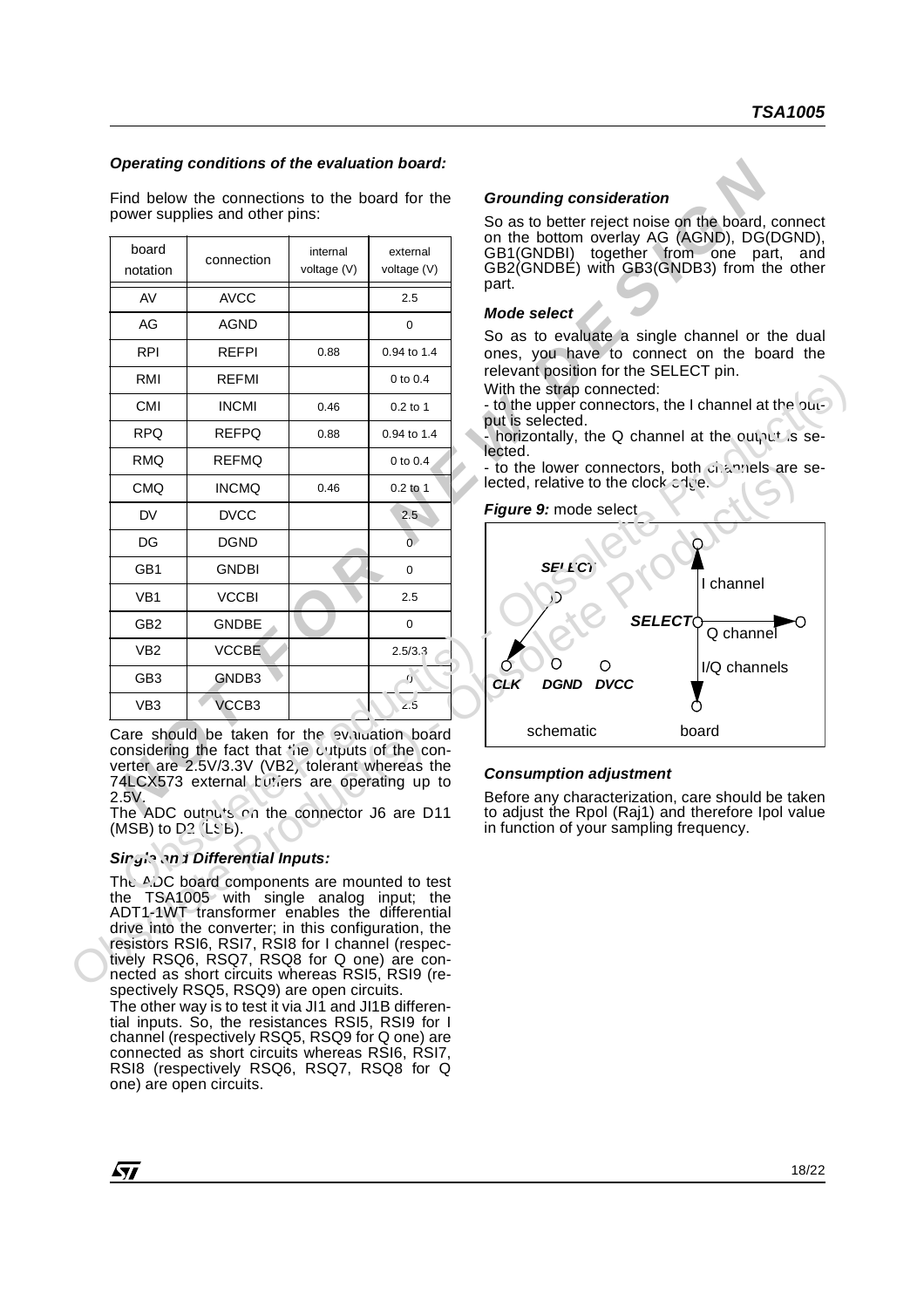

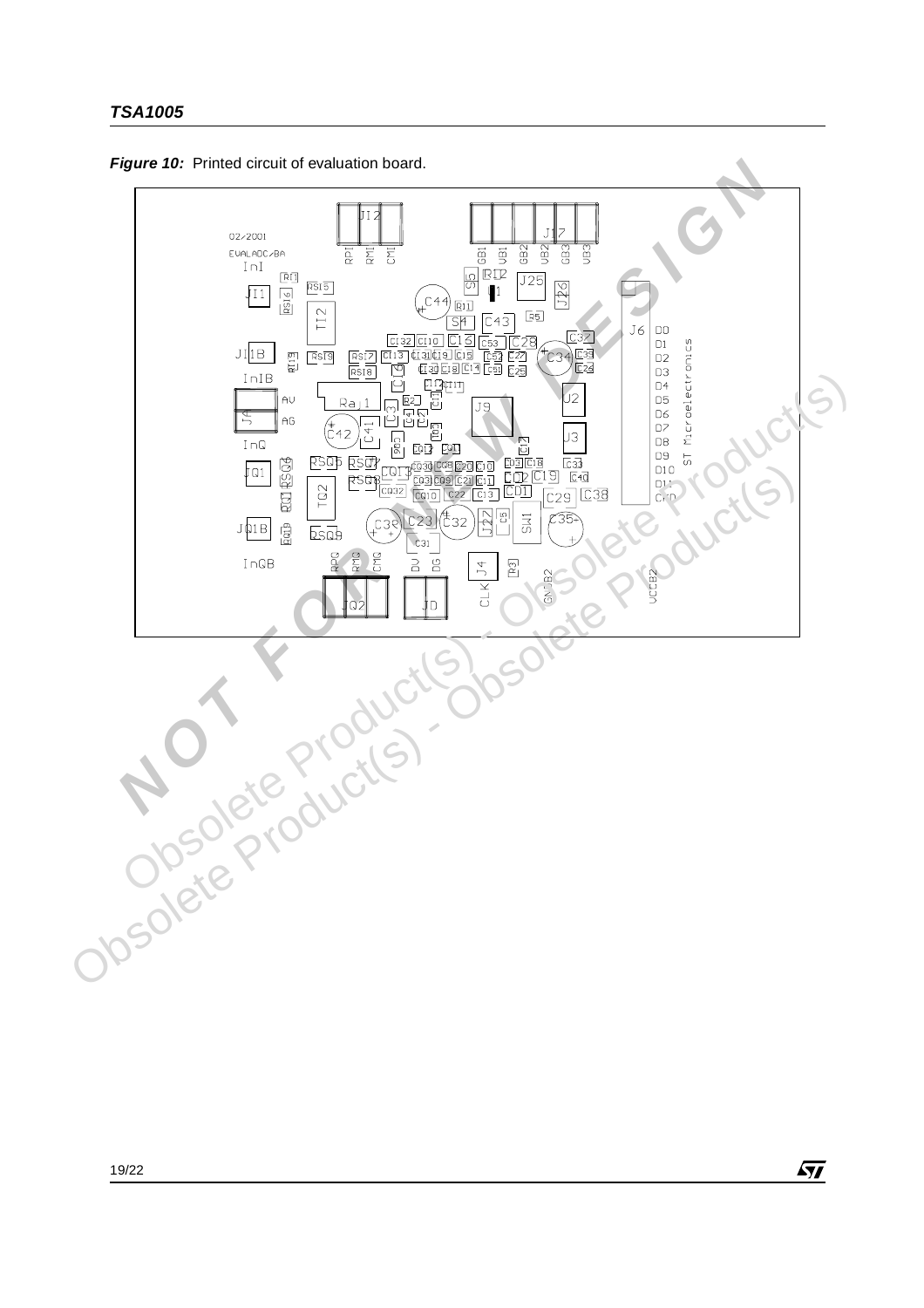*Figure 11:* TSA1005 Evaluation board schematic



 $\sqrt{27}$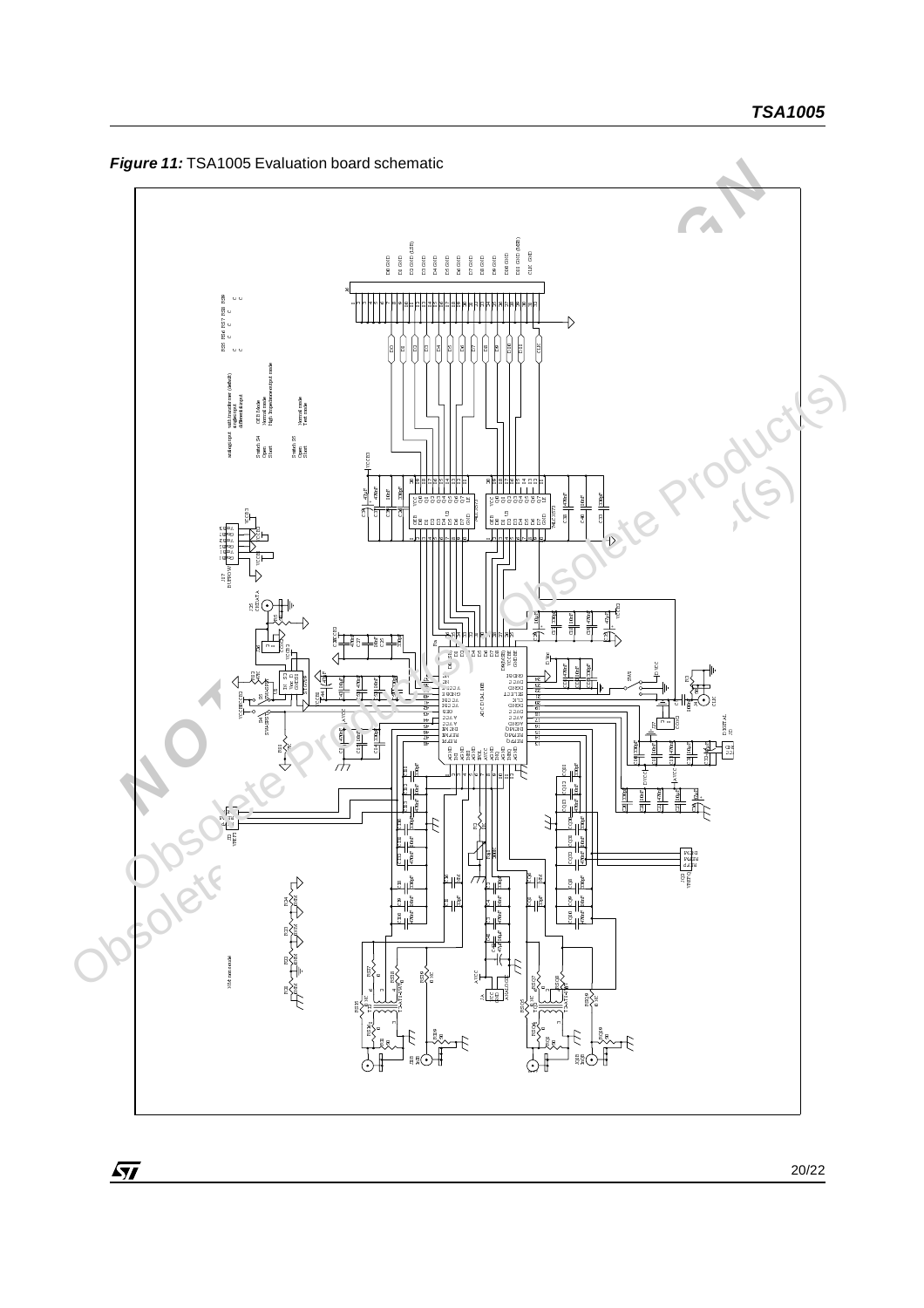| <b>Type</b><br>RSQ6 0<br>805<br>RSQ7<br>$ 0\rangle$<br>805<br>RSQ8 0<br>805<br>805<br>RS <sub>I6</sub><br>0 |                 |                  | Footprint | Name             | Part         | Footprint Name |                      | Part                    | <b>Footprint</b> |
|-------------------------------------------------------------------------------------------------------------|-----------------|------------------|-----------|------------------|--------------|----------------|----------------------|-------------------------|------------------|
|                                                                                                             |                 | <b>Type</b>      |           |                  | <b>Type</b>  |                |                      | <b>Type</b>             |                  |
|                                                                                                             | CD <sub>2</sub> | 10nF             | 603       | C <sub>26</sub>  | 330pF        | 603            | CQ6                  | <b>NC</b>               | 805              |
|                                                                                                             | C40             | 10nF             | 603       | C <sub>20</sub>  | 330pF        | 603            | C <sub>I6</sub>      | NC                      | 805              |
|                                                                                                             | C39             | 10 <sub>nF</sub> | 603       | C <sub>33</sub>  | 330pF        | 603            | U <sub>2</sub>       | 74LCX573                | TSSOP20          |
|                                                                                                             | CQ12            | 10 <sub>nF</sub> | 603       | C <sub>25</sub>  | 330pF        | 603            | U <sub>3</sub>       | 74LCX573                | TSSOP20          |
| RSI7<br>0<br>805                                                                                            | CQ <sub>9</sub> | 10 <sub>nF</sub> | 603       | C <sub>11</sub>  | 33pF         | 603            | U1                   | <b>STG719</b>           | SOT23-6          |
| RS <sub>I8</sub><br>10<br>805                                                                               | C52             | 10nF             | 603       | CQ1              | 33pF         | 603            | JA                   | <b>ANALOGIC</b>         | connector        |
| R <sub>3</sub><br>47<br>603                                                                                 | C <sub>18</sub> | 10nF             | 603       | C34              | $47\mu F$    | <b>RB.1</b>    | J17                  | <b>BUFPOW</b>           | connector        |
| R <sub>5</sub><br>47<br>603                                                                                 | C <sub>21</sub> | 10 <sub>nF</sub> | 603       | C42              | $47\mu F$    | <b>RB.1</b>    | J25                  | <b>CKDATA</b>           | <b>SMA</b>       |
| 47<br><b>RQ19</b><br>603                                                                                    | C4              | 10nF             | 603       | C35              | 47µF         | RB.1           | J4                   | <b>CLK</b>              | SMA              |
| 47<br>603<br>RI <sub>1</sub>                                                                                | C <sub>15</sub> | 10 <sub>nF</sub> | 603       | C44              | $47\mu F$    | <b>RB.1</b>    | J27                  | CON <sub>2</sub>        | SIP <sub>2</sub> |
| 47<br>RQ1<br>603                                                                                            | C <sub>27</sub> | 10 <sub>nF</sub> | 603       | C36              | 47µF         | <b>RB.1</b>    | J26                  | CON <sub>2</sub>        | SIP <sub>2</sub> |
| <b>RI19</b><br>47<br>603                                                                                    | C <sub>11</sub> | 10 <sub>nF</sub> | 603       | C32              | $47\mu F$    | <b>RB.1</b>    | JD                   | <b>DIGITAL</b>          | connector        |
| 0NC<br>RS <sub>I9</sub><br>805                                                                              | C <sub>I9</sub> | 10 <sub>nF</sub> | 603       | C37              | 470nF        | 805            | JI1                  | Inl                     | <b>SMA</b>       |
| RSQ5<br>ONC<br>805                                                                                          | CI12            | 10nF             | 603       | CQ10             | 470nF        | 805            | JI1B                 | InIB                    | <b>SMA</b>       |
| RSQ9<br> 0NC<br>805                                                                                         | CI31            | 10nF             | 603       | C28              | 470nF        | 805            | JQ1                  | InQ                     | <b>SMA</b>       |
| 0NC<br>RS <sub>I5</sub><br>805                                                                              | CQ31            | 10 <sub>nF</sub> | 603       | CI10             | 470nF        | 805            | JQ1B                 | InQB                    | SM <sup>A</sup>  |
| 0NC<br>R <sub>24</sub><br>805                                                                               | CQ30            | 330pF            | 603       | CQ32             | 470nF        | 805            | SW <sub>1</sub>      | <b>SWITCH</b>           | chimeutor        |
| 0NC<br>R <sub>23</sub><br>805                                                                               | CI11            | 330pF            | 603       | CQ <sub>13</sub> | 470nF        | 805            | S <sub>5</sub>       | SW-SPST                 | cc.nector        |
| 0NC<br>R <sub>21</sub><br>805                                                                               | C51             | 330pF            | 603       | CI32             | 470nF        | 805            | S4                   | SW-SP'JT                | connector        |
| R22<br>0NC<br>805                                                                                           | C <sub>2</sub>  | 330pF            | 603       | C13              | 470nF        | 805            | TI <sub>2</sub>      | T2-A1 '-1WT ADT         |                  |
| 1K<br>603<br>R2                                                                                             | C <sub>17</sub> | 330pF            | 603       | C53              | 470nF        | 805            | TQ2                  | $\sqrt{72}$ AT1-1WT ADT |                  |
| R <sub>12</sub><br>47K<br>603                                                                               | CD <sub>3</sub> | 330pF            | 603       | C16              | 470nF        | 805            | $\sqrt{2}$           | VREFI                   | connector        |
| 47K<br>R <sub>11</sub><br>603                                                                               | C <sub>10</sub> | 330pF            | 603       | C <sub>3</sub>   | 470nF        | 805            | <b>N<sub>3</sub></b> | <b>VREFQ</b>            | connector        |
| 200K<br>VR <sub>5</sub><br>Raj1                                                                             | CQ8             | 330pF            | 603       | C22              | 470nF        | 805            | J <sub>6</sub>       | 32Pin                   | <b>IDC-32</b>    |
| trimmer                                                                                                     | CQ11            | 330pF            | 603       | CI13             | 470n.        | ုံးက           |                      |                         | connector        |
| $10\mu F$<br>1210<br>C <sub>23</sub>                                                                        | C <sub>18</sub> | 330pF            | 603       | C38              | 70n          | 805            |                      |                         |                  |
| C41<br>$10\mu F$<br>1210                                                                                    | C14             | 330pF            | 603       | CD <sub>1</sub>  | $\sqrt{70n}$ | 805            |                      | NC: non soldered        |                  |
| C <sub>29</sub><br>$10\mu F$<br>1210                                                                        | CI30            | 330pF            | 603       | C19              | 470nF        | 805            |                      |                         |                  |
| Josephourductly                                                                                             |                 |                  |           |                  |              |                |                      |                         |                  |

Figure 12: Printed circuit board - List of components